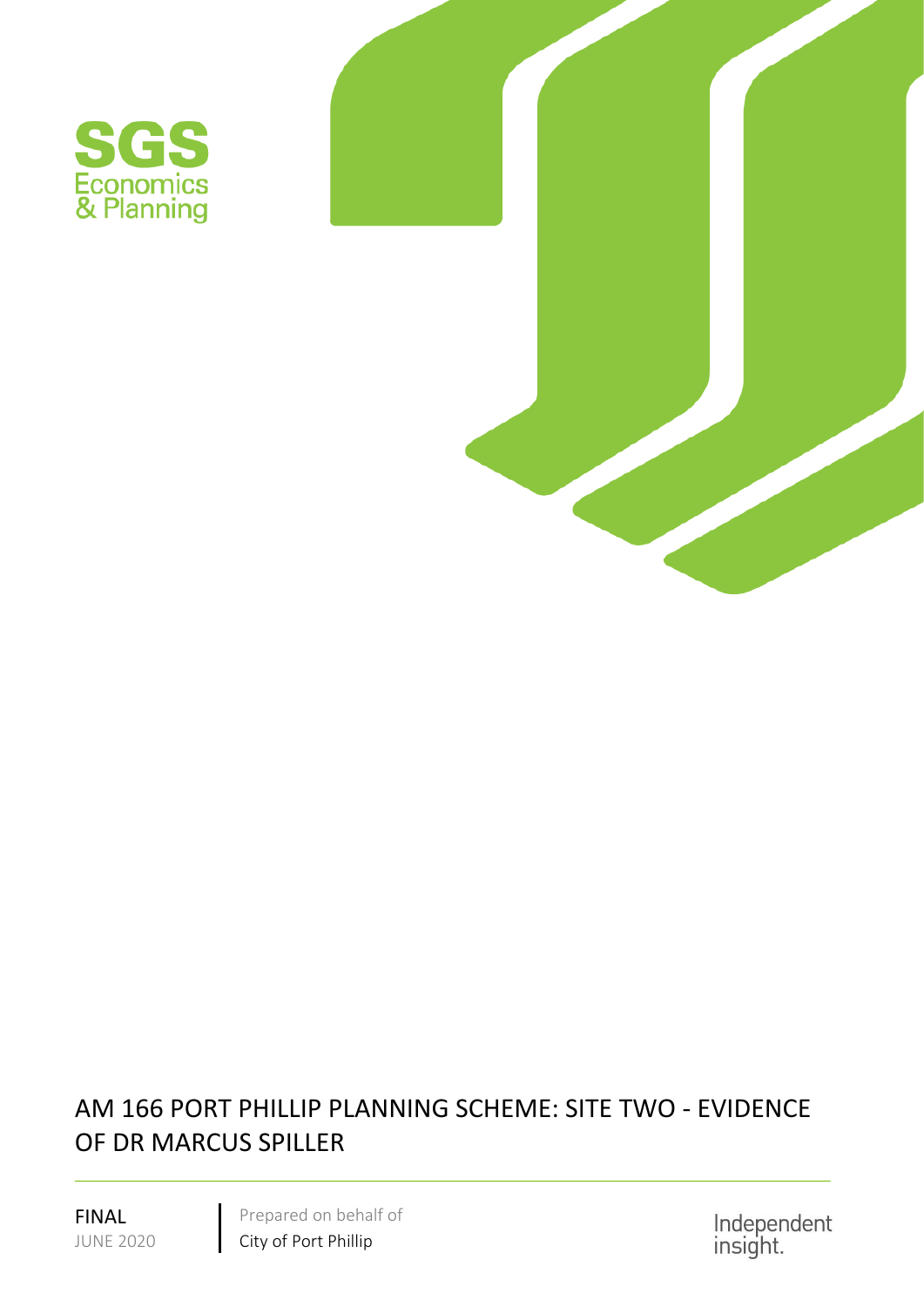



SGS Economics and Planning Pty Ltd ACN 007 437 729 www.sgsep.com.au Offices in Canberra, Hobart, Melbourne, Sydney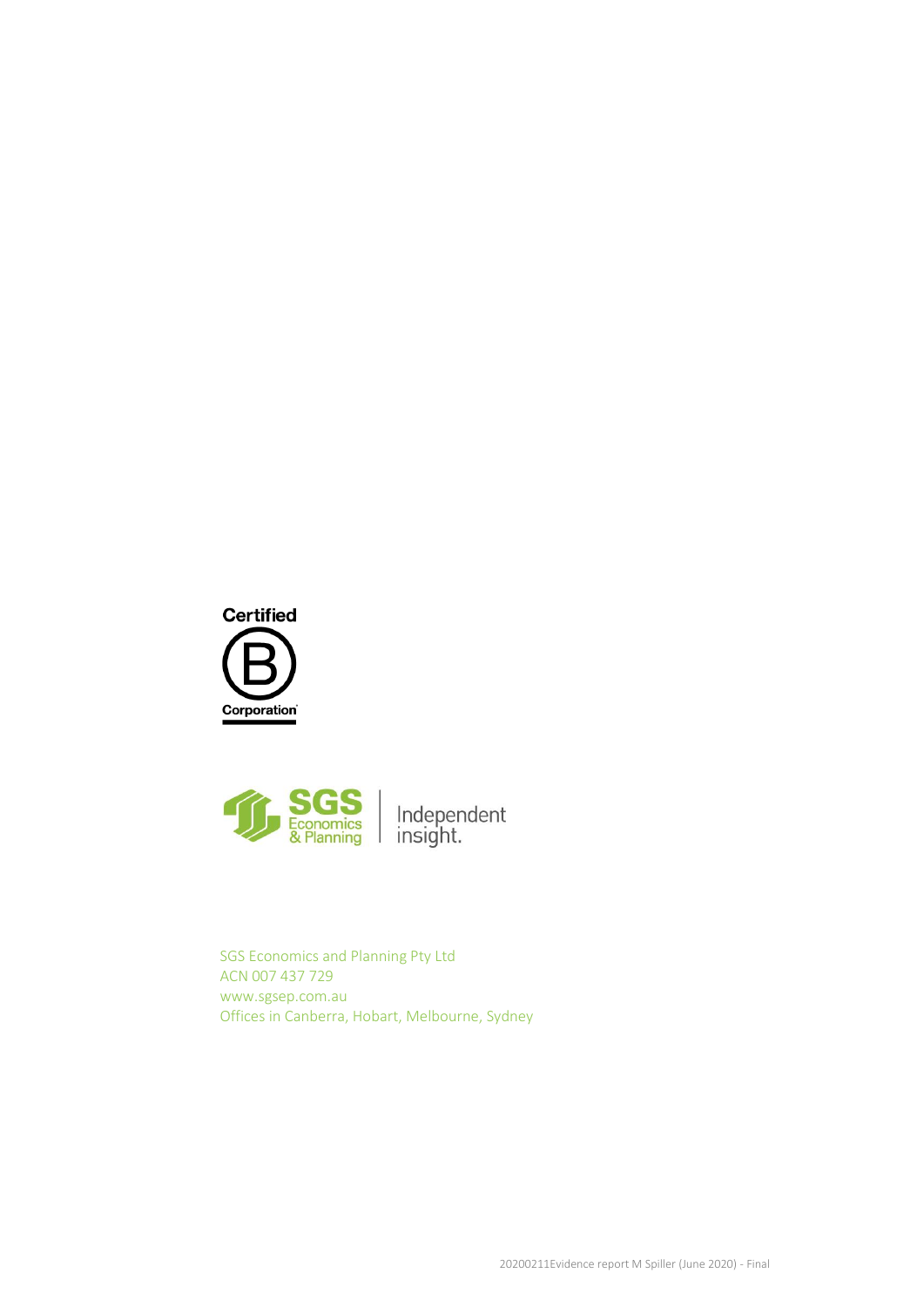# TABLE OF CONTENTS

|               | SUMMARY OF EVIDENCE                                             |                |
|---------------|-----------------------------------------------------------------|----------------|
|               | 1. INTRODUCTION                                                 | 2              |
| 11            | Credentials                                                     | $\overline{2}$ |
| $1.2^{\circ}$ | Instructions                                                    | $\overline{2}$ |
| 1.3           | Evidence preparation                                            | $\overline{2}$ |
|               | 2. REPORT ON SITE 2                                             | 3              |
| 2.1           | A non-committal Incorporated Document from the proponent        | 3              |
| 2.2           | The Incorporated Document proposed by DELWP                     | 4              |
| 2.3           | 'Apples and oranges' conundrum presented by the 6% target       | 4              |
| 2.4           | Fishermans Bend Task Force Guidelines                           | 4              |
| 2.5           | Preferred method for setting a deemed to comply provision       | 5              |
| 2.6           | Comparison of deemed to comply provisions                       | 10             |
|               | 3. RECOMMENDATIONS                                              | 11             |
|               | APPENDIX A: PLANNING PANELS VICTORIA EXPERT WITNESS DECLARATION | 12             |
|               | <b>APPENDIX B-INSTRUCTIONS</b>                                  | 14             |

### LIST OF FIGURES

| FIGURE 1 THREE FUNCTIONS OF AFFORDABLE HOUSING INFRASTRUCTURE                          |  |
|----------------------------------------------------------------------------------------|--|
| FIGURE 2 DERIVATION OF BENCHMARK VALUE FOR INCLUSION OF AFFORDABLE (RENTAL)<br>HOUSING |  |
|                                                                                        |  |
| LIST OF TABLES                                                                         |  |

| TABLE 1: METROPOLITAN MELBOURNE HOUSING MARKET SEGMENTATION. 2016 |  |
|-------------------------------------------------------------------|--|
| TABLE 2 DEEMED TO COMPLY PROVISIONS                               |  |

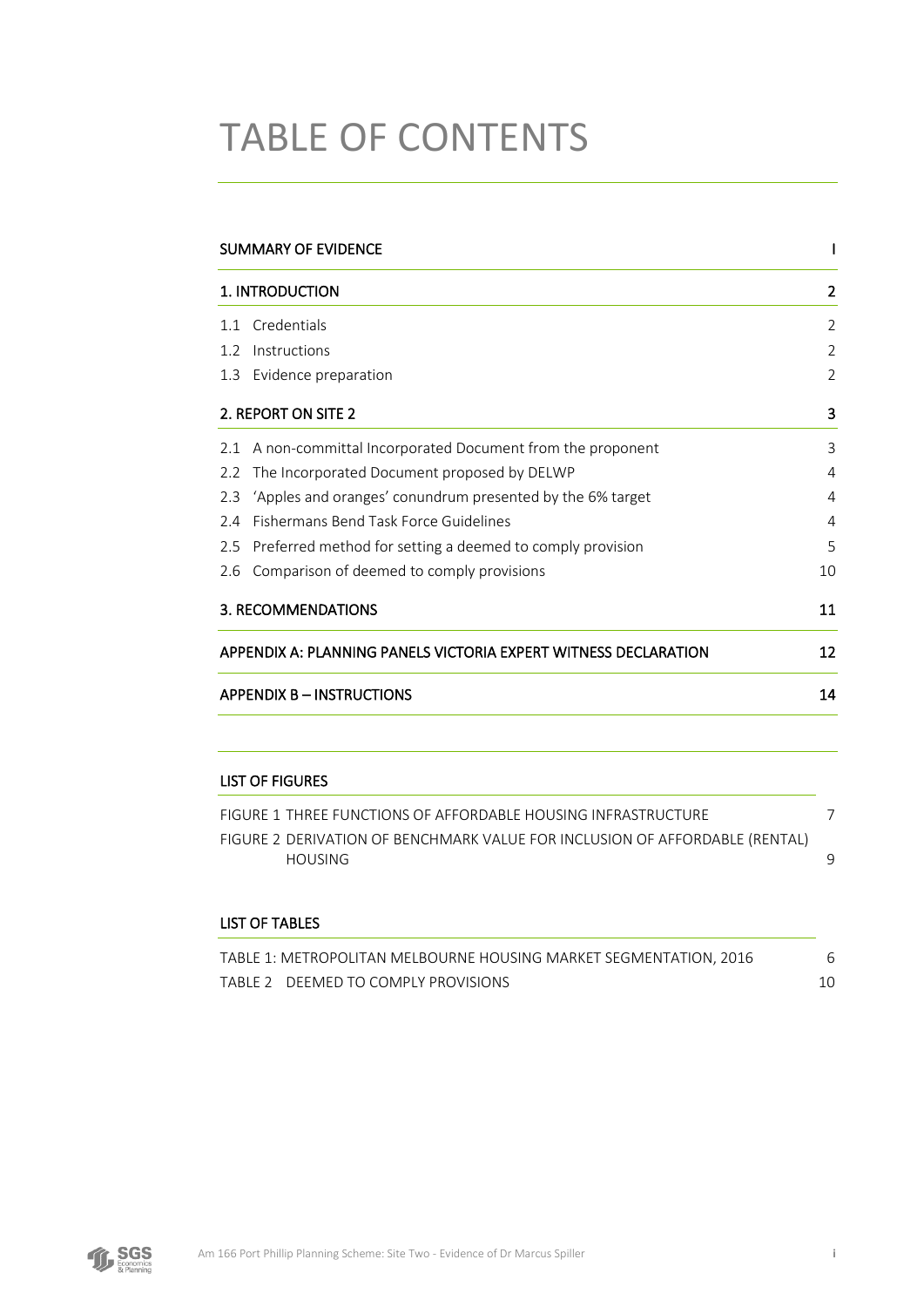## <span id="page-3-0"></span>SUMMARY OF EVIDENCE

- 1. I (Marcus Spiller) have been instructed by Maddocks on behalf of the City of Port Phillip to provide expert evidence in respect of the affordable housing aspects of Am 166 to the Port Phillip Planning Scheme. This amendment is intended to facilitate the development of 256 – 262 Normanby Road, South Melbourne, known as 'Site 2'.
- 2. My evidence, in summary, is set out below.
	- a) The draft Incorporated Document (ID) submitted by the proponent is non-committal about the provision of affordable housing.
	- b) The proponent's draft ID acknowledges the policy to achieve 6% affordable housing in the development but offers no assurance that this outcome will be achieved in any form.
	- c) Meanwhile, the Planning Scheme provision for the incorporation of 6% affordable housing is, by itself, inoperable. This is because the 6% target carries no 'deemed to be comply' provision, other than outright transfer of 6% of dwellings to a registered provider at zero consideration.
	- d) This deficiency has been recognised by the State Government, as is evident in the Fishermans Bend Task Force (within the Department of Jobs, Precincts and Regions) moving to issue Guidelines to assist proponents to interpret and comply with the 6% target.
	- e) The Taskforce's draft Guidelines propose that a proponent's response to the  $6\%$ target will be deemed to be acceptable if they undertake to transfer 6% of dwellings at a 35% discount to market price. Proponents may offer fewer than 6% but at a higher discount so that the financial value of the offer is maintained.
	- f) Therefore, the Taskforce's draft Guidelines propose an affordable housing inclusionary expectation equivalent to transfer of 2.1% of dwellings at zero consideration (6% x 0.35 = 2.1%).
	- $g$ ) The Taskforce's initiative in proposing a deemed to comply provision for the 6% affordable housing target in Fishermans Bend is welcome. However, in my opinion the nominated standard is too low. It is also confined to residential development; that is, non-residential development avoids any expectation to contribute towards affordable housing requirements in the Precinct.
	- h) In my opinion, the deemed to comply provision for the Fishermans Bend affordable housing target should be transfer of housing at zero consideration to a registered provider at the rate of 3% of all marketed floorspace (residential and non-residential) in the development. This is equivalent to transferring 6% of dwellings at 48% discount to market (in contrast to the Taskforce's 35% discount).
	- i) My preferred deemed to comply provision derives from a measurement of the aggregate need for permanent affordable housing infrastructure in Fishermans Bend and apportionment of this task across three funding sources – Commonwealth Government, State Government and the development process (land owners).
	- j) I recommend that the ID be redrafted to give effect to my preferred deemed to be satisfactory provision. Should the Panel not accept this preferred deemed to comply provision, the deemed to comply provision proposed by the Taskforce should, at the very least, be adopted (as outlined at (f) above).

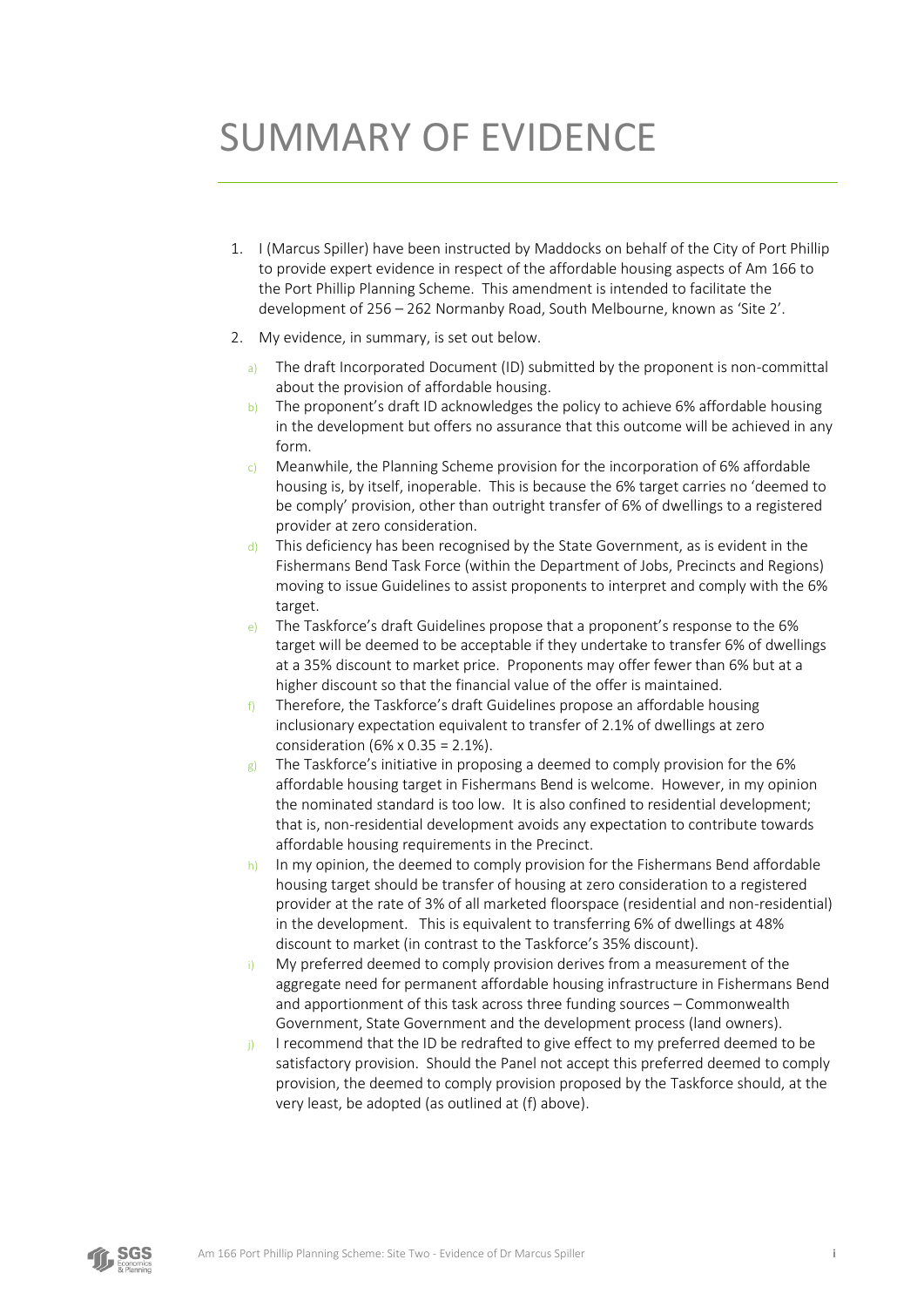## <span id="page-4-0"></span>1. INTRODUCTION

### <span id="page-4-1"></span>1.1 Credentials

- 3. My full name is Marcus Luigi Spiller and I am a Principal and Partner of SGS Economics & Planning Pty Ltd (SGS), based in the firm's Melbourne office at Level 14, 222 Exhibition Street, Melbourne, VIC, 3000.
- 4. I hold the following academic qualifications:
	- PhD (Global Studies, Social Science and Planning), RMIT University, Melbourne, 2009
	- Master of Commerce (Economics), University of Melbourne, 1986
	- Bachelor of Town and Regional Planning, University of Melbourne, 1978.
- 5. I have extensive experience in public policy analysis as an urban economist and planner. I specialise in metropolitan strategic planning, housing policy, urban infrastructure funding and the links between urban structure and regional economic performance. I have provided advice to all tiers of government and the private sector related to the dynamics of housing, transport, employment, infrastructure and the general economy in cities.
- 6. I have previously presented expert evidence at Panel and similar hearings.
- 7. Additional information regarding my qualifications and experience is included in Attachment A.

### <span id="page-4-2"></span>1.2 Instructions

- 8. I have been instructed by the City of Port Phillip to provide expert evidence regarding the affordable housing matters raised by Am 166 .
- 9. My instructions were set out in a written brief from Maddocks acting on behalf of Council. These are reproduced at Appendix B.

### <span id="page-4-3"></span>1.3 Evidence preparation

- 10. My evidence is based on a review of Incorporated Document provided by the proponents as part of their request for a Planning Scheme Amendment, as furnished to me by Maddocks.
- 11. The opinions in this expert evidence statement are my own.

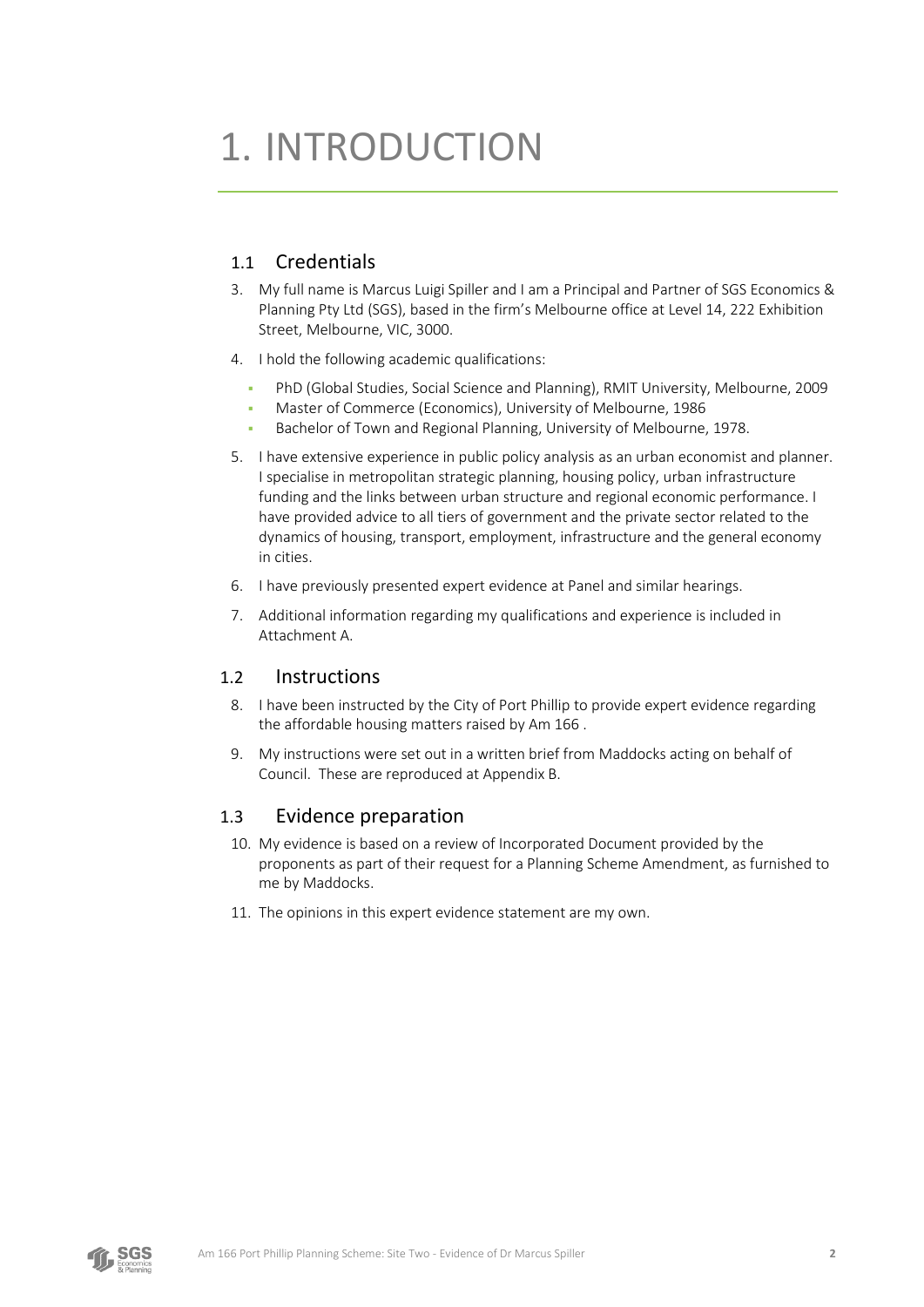# <span id="page-5-0"></span>2. REPORT ON SITE 2

### <span id="page-5-1"></span>2.1 A non-committal Incorporated Document from the proponent

- 12. The proponent has prepared a draft Incorporated Document (ID) for the Planning Scheme amendment. Amongst other things, the ID addresses how the proponent intends to meet the policy requirement for 6% of dwellings to be affordable housing as defined in the Act.
- 13. The ID envisages that before the development starts the owner will enter into a Section 173 agreement for the delivery of 6% affordable housing, or a lesser percentage provided it has the equivalent financial value.
- 14. This agreement will allow for:
	- Transfer of the dwellings to an approved affordable housing provider, and / or
	- Leasing of the dwellings to an approved provider for a period of not less than 20 years.
- 15. As I discuss below, the nomination of a 20 year term for the lease option is problematic as it does not relate to the economic life of a dwelling.
- 16. Apart from this parameter, the draft ID says nothing about the conditions under which the dwellings in question would be transferred or leased. This includes price and annual lease fee.
- 17. This form of words allows for the transfers or leases to carry a discount to market value ranging anywhere between 100% and just above 0%.
- 18. The draft ID further proposes that if the proponent cannot find an approved provider willing to enter into a transfer or lease agreement, they may make a cash in lieu payment of equivalent financial value to an approved provider, so that, presumably, affordable housing can be supplied elsewhere in the Precinct.
- 19. I support the concept of a cash in lieu payment. However, in the draft ID the value of this cash in lieu payment and/or the method by which it is to be determined is left undefined.
- 20. Finally, the draft ID restates the provisions of the Planning Scheme which allow the proponent to provide a lesser percentage or even zero affordable housing if it can be demonstrated that any higher amount would render the project unviable.
- 21. In my reading, the draft ID makes no commitment to provide affordable housing. It defers all key aspects of the response to the 6% target, including the crucial question of the discount to market price to be factored into proposed transfers or leases, to future negotiations.
- 22. The draft ID 'kicks the can down the road' and provides no guidance or markers by which a review authority such as VCAT might resolve whether a future agreement or non-agreement is reasonable in the context of the 6% policy built into the Planning Scheme. In my view, this is not good planning practice.
- 23. It is important to set out a measurable and monetizable affordable housing requirement in the ID now rather than deferring this question to the time when the condition is imposed. Efficiency and commercial risk management are better served if proponents know well in advance what their financial obligations are in terms of compliance with planning rules. Knowing these obligations in advance will give

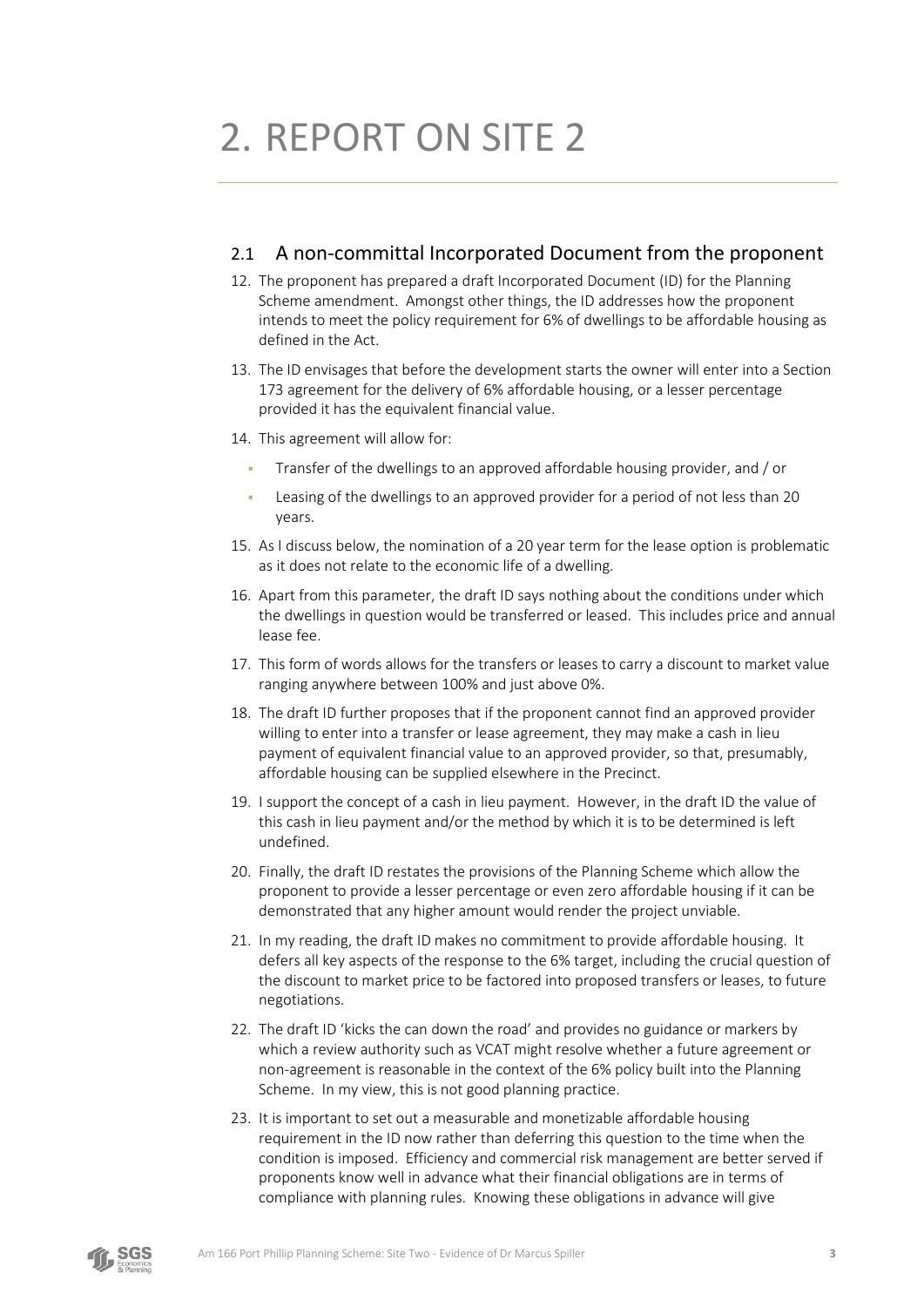proponents maximum opportunity to develop designs and cost structures that meet planning objectives for the precinct.

### <span id="page-6-0"></span>2.2 The Incorporated Document proposed by DELWP

- 24. I was provided with a copy of the DELWP proposal for the ID on May 28, 2020.
- 25. The DELWP draft differs from that put forward by the proponent in that it, appropriately in my view, does not include a viability 'get out' clause and proposes a 30 year term were the parties to agree to leasing arrangement.
- 26. Otherwise, the DELWP version generally reflects the position taken in the proponent's ID which is to leave all key questions regarding the effect of the affordable housing provision, including the effective value of the agreement, to future negotiations.
- 27. I believe the approach taken by DELWP is flawed for the same reasons as those outlined above. The draft ID provides the parties with no direction as to what would be reasonable satisfaction of the 6% affordable housing target. A review body, like VCAT, would similarly have no solid means by which it might resolve a dispute over compliance with the policy. This uncertainty makes for higher risks and higher transaction costs for all parties.

## <span id="page-6-1"></span>2.3 'Apples and oranges' conundrum presented by the 6% target

- <span id="page-6-3"></span>28. As is illustrated by both the proponent's and DELWP's drafts of the ID for Site 2, the 6% affordable housing target in the Planning Scheme is problematic in that it does not make clear what is expected of a proponent. It does not provide guidance as to what would be acceptable in terms of the \$ value of the affordable housing package that might be offered by a development proponent in response to the requirement nominated in the Scheme.
- 29. Proponents may take a multiplicity of approaches in response to the 6% target. These can range from subsidised home ownership, to time bounded affordable rental, to transfer of dwellings to community housing providers (CHPs) at a discounted price, to transfer of some dwellings at zero consideration etc.
- 30. My preference is for affordable housing to be provided as *permanent* infrastructure for a sustainable Fishermans Bend precinct. This implies the transfer of dwellings to registered community housing providers for rental to eligible households (as opposed to home ownership).
- 31. Nevertheless, proponents may continue to respond to the affordable housing policy in the precinct in a variety of ways. There is, therefore, a clear need for a method to compare 'apples and oranges' when proponents come forward with their packages in response to the 6% target. This is so the Responsible Authority can determine whether a particular proponent is meeting the affordable housing objectives of the Scheme and is offering a reasonable deal compared to what might have been offered by other parties in other development applications.
- 32. In this context, it is possible to compare disparate packages of affordable housing responses by expressing the value of the housing benefit being offered in net present value (NPV) terms.
- <span id="page-6-4"></span>33. The various components of the proponent's response could and should be valued in present value terms and added together to provide a valuation of the total package.

## <span id="page-6-2"></span>2.4 Fishermans Bend Task Force Guidelines

34. The State Government has recognised that the 6% performance target set for affordable housing in Fishermans Bend is difficult to implement in the absence of a 'deemed to comply' provision.

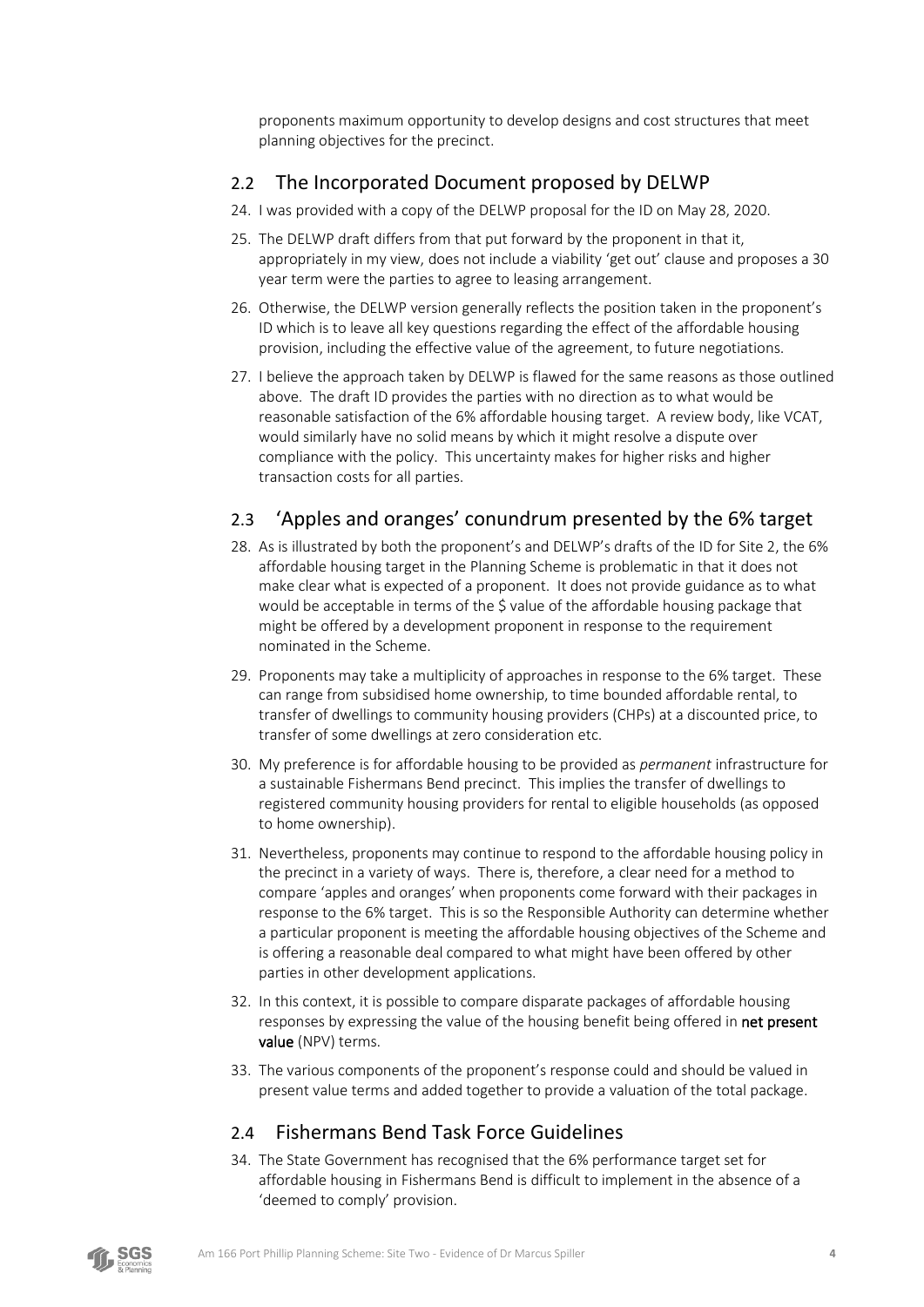- 35. Through the Fishermans Bend Task Force (the Taskforce) in the Department of Jobs, Precincts and Regions (DJPR), Government has commissioned Guidelines to assist proponents and approval authorities in the practical application of the 6% target.
- 36. The Guidelines are now in their third draft form. They have been provided to me by Maddocks. Amongst other guidance, they include an 'endorsed model' or what I would characterise as a 'deemed to comply provision' for satisfaction of the 6% target.
- 37. In my reading, the Guidelines (Version 3 hereinafter referred to as the 'Guidelines') indicate that a proponent that offers to transfer 6% of housing – in the same proportional mix as the development as a whole - at a 35% discount to market price will be deemed to have satisfactorily met the Fishermans Bend affordable housing policy.
- 38. As per my discussion at paragraphs [28](#page-6-3) t[o 33,](#page-6-4) proponents may offer less housing at a greater discount, more housing at lower discount or any variation of price and tenure so long as the financial value is equal to, or higher than, the 'endorsed model'.
- 39. In value terms, selling 6% of dwellings at a 35% discount to market price is the equivalent of transferring 2.1% of dwellings to a registered affordable housing provider at zero consideration  $(6\% \times 0.35 = 2.1\%).$
- 40. I could find no evidence or justification for the 6% @ 35% discount deemed to comply provision in the draft Guidelines, though these may exist somewhere.
- 41. I understand from information shared by the Taskforce at other Fishermans Bend Standing Advisory Committee hearings that the nominal deemed to comply provision in the Guidelines was derived from an assessment of the scale of discount to market price required to render a dwelling affordable to households on moderate incomes as defined by the Planning and Environment Act. This discount was identified as 30% and then increased to 35% to provide a safety buffer.
- 42. I note, in passing, that such a methodology cannot provide a 'stable' deemed to comply provision for the purposes of assessing compliance with the 6% target. If housing prices increase at a faster rate than incomes, as they have been in recent years, it would be necessary to adjust the 35% upwards to preserve affordability over time.
- 43. I note also that the draft Guidelines do not appear to make allowance for affordable housing contributions from non-residential development. As explained below, I believe all development should contribute to the formation of adequate affordable housing infrastructure for Fishermans Bend, regardless of land use.
- 44. The Guidelines deem a 30 year lease to be effectively the same as transferring title to a housing asset. This is based on the (reasonable) assumption that the built fabric of a dwelling will have a useful life of 30 years. However, I do not fully support the approach taken in the Guidelines because it ignores the land value component of title transfers. If a leasing option is to be included in an affordable housing provision agreement, I would recommend that the receiving agency, that is the affordable housing provider, should have a continuing interest in the land component of the asset in question at the conclusion of the lease.

## <span id="page-7-0"></span>2.5 Preferred method for setting a deemed to comply provision

- 45. Independently from the Taskforce, I have developed a different method for establishing a reasonable deemed to comply provision for affordable housing that could be factored into the ID for Site 2.
- 46. In contrast to the approach which has been adopted by the Taskforce, my preferred method does not rely on the affordability capacity of a specific household type at a particular point in time. Rather, it addresses itself to the global and long term requirement for affordable housing infrastructure in Fishermans Bend, then apportions the obligation to provide this infrastructure across three parties – the Commonwealth

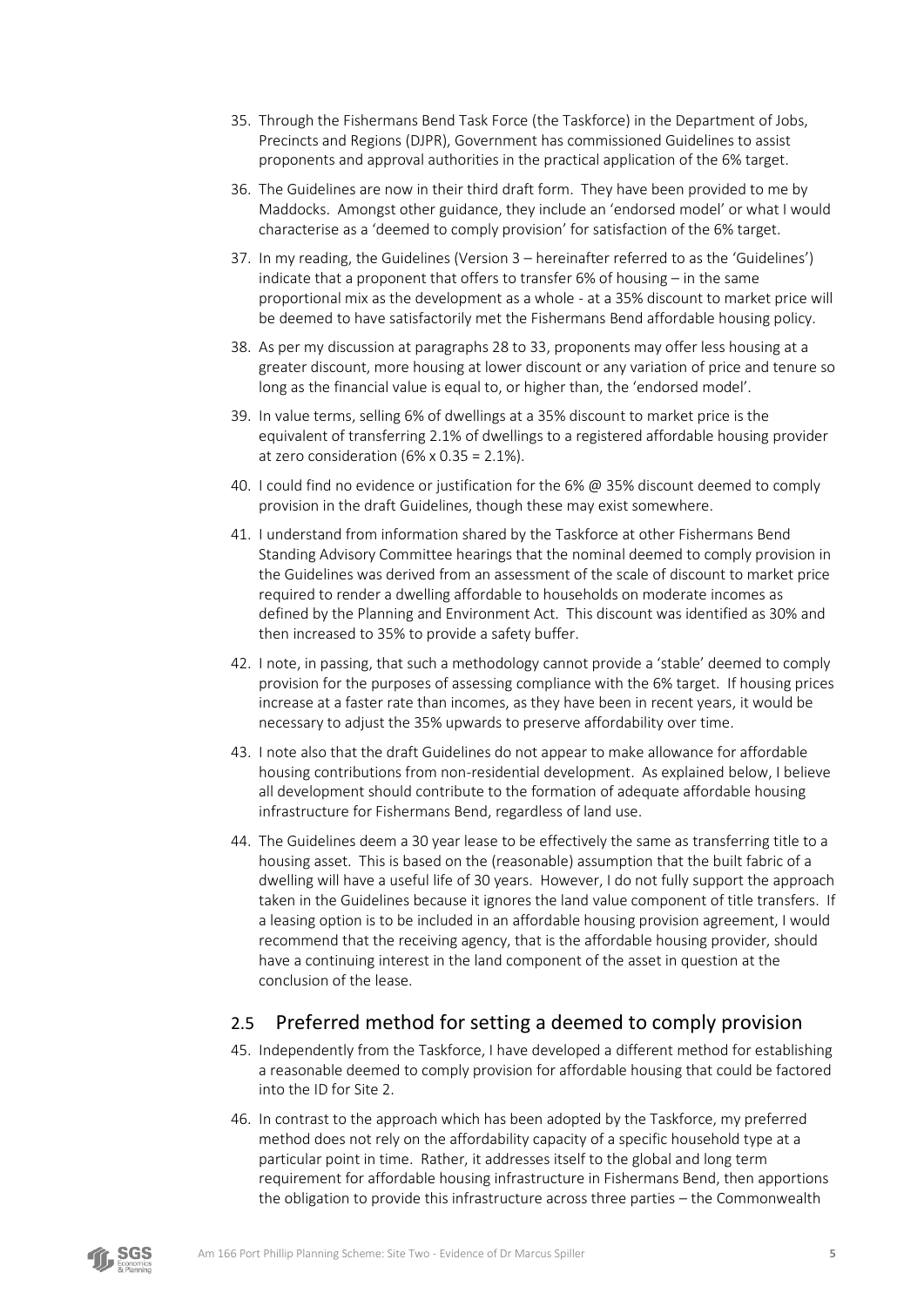Government, the State Government and those involved in realising the plan for Fishermans Bend, namely developers and land owners in the Precinct.

- 47. I estimate the current need for affordable rental housing in metropolitan Melbourne, inclusive of social housing as defined in the Planning & Environment Act, to be 13% of all households (se[e Table 1\)](#page-8-0).
- 48. The provision of social and affordable housing is essential infrastructure for the formation of successful communities. In this sense, it is similar to the provision of transport networks, water cycle management, open space systems, hospitals and clinics, schools and other community facilities.
- 49. Like these other infrastructure systems, the planning of new communities, such as Fishermans Bend, should allow for the provision of affordable rental housing (as defined in the Planning & Environment Act) in line with projected need.
- 50. In my opinion, planning for Fishermans Bend should factor in a long run requirement for affordable rental housing in line with the metropolitan average. That is, 13% of all dwellings in the Precinct should be affordable rental housing (within the income parameters defined in the Planning & Environment Act).

|                                        | Other<br>households<br>(a) | Moderate<br>rental<br>stress<br>(b) | Severe<br>rental<br>stress<br>(c) | Outside<br>private<br>market<br>(d) | <b>Total</b><br>households<br>$(a + b + c + d)$ | Quantum of<br>Demand (b+<br>$c + d$ | Demand<br>share of total<br>households |
|----------------------------------------|----------------------------|-------------------------------------|-----------------------------------|-------------------------------------|-------------------------------------------------|-------------------------------------|----------------------------------------|
| Homeless                               | <b>NA</b>                  | <b>NA</b>                           | <b>NA</b>                         | 20,429                              | 20,429                                          | 20,429                              | 100%                                   |
| Living in social<br>housing            | <b>NA</b>                  | <b>NA</b>                           | <b>NA</b>                         | 48,978                              | 48,978                                          | 48,978                              | 100%                                   |
| Very low income<br>households          | 300,997                    | 30,359                              | 52,672                            | <b>NA</b>                           | 384,027                                         | 83,031                              | 22%                                    |
| Low income<br>households               | 279,465                    | 35,822                              | 14,837                            | <b>NA</b>                           | 330,124                                         | 50,659                              | 15%                                    |
| Moderate<br>income<br>households       | 320,328                    | 23,577                              | 4,564                             | <b>NA</b>                           | 348,470                                         | 28,141                              | 8%                                     |
| Above moderate<br>income<br>households | 641,333                    | <b>NA</b>                           | <b>NA</b>                         | <b>NA</b>                           | 641,333                                         | $\Omega$                            | 0%                                     |
| All households                         | 1,542,123                  | 89,758                              | 72,073                            | 69,407                              | 1,773,361                                       | 231,238                             | 13%                                    |

### <span id="page-8-0"></span>TABLE 1: METROPOLITAN MELBOURNE HOUSING MARKET SEGMENTATION, 2016

Source: SGS Economics & Planning, based on ABS Census 2016 and VIF 2016

Note: Other households includes both rental households who are not in rental stress and non-rental households, and does not contribute to demand for social and affordable housing

- 51. In my experience, the provision of social and affordable housing infrastructure delivers three types of benefit for the community:
- alleviating or averting poverty
- improving the operation of labour markets by ensuring adequate accommodation for essential workers and skilled staff for key industries, and
- creating better places, recognising that places of diversity and inclusion are highly valued and sanctioned in policy.
- 52. The last of these three benefits creating better places lies squarely within the domain of place makers and town planning.
- 53. If roughly equal value is accorded to the three functions of affordable housing infrastructure, the development approval system could be expected to fund one

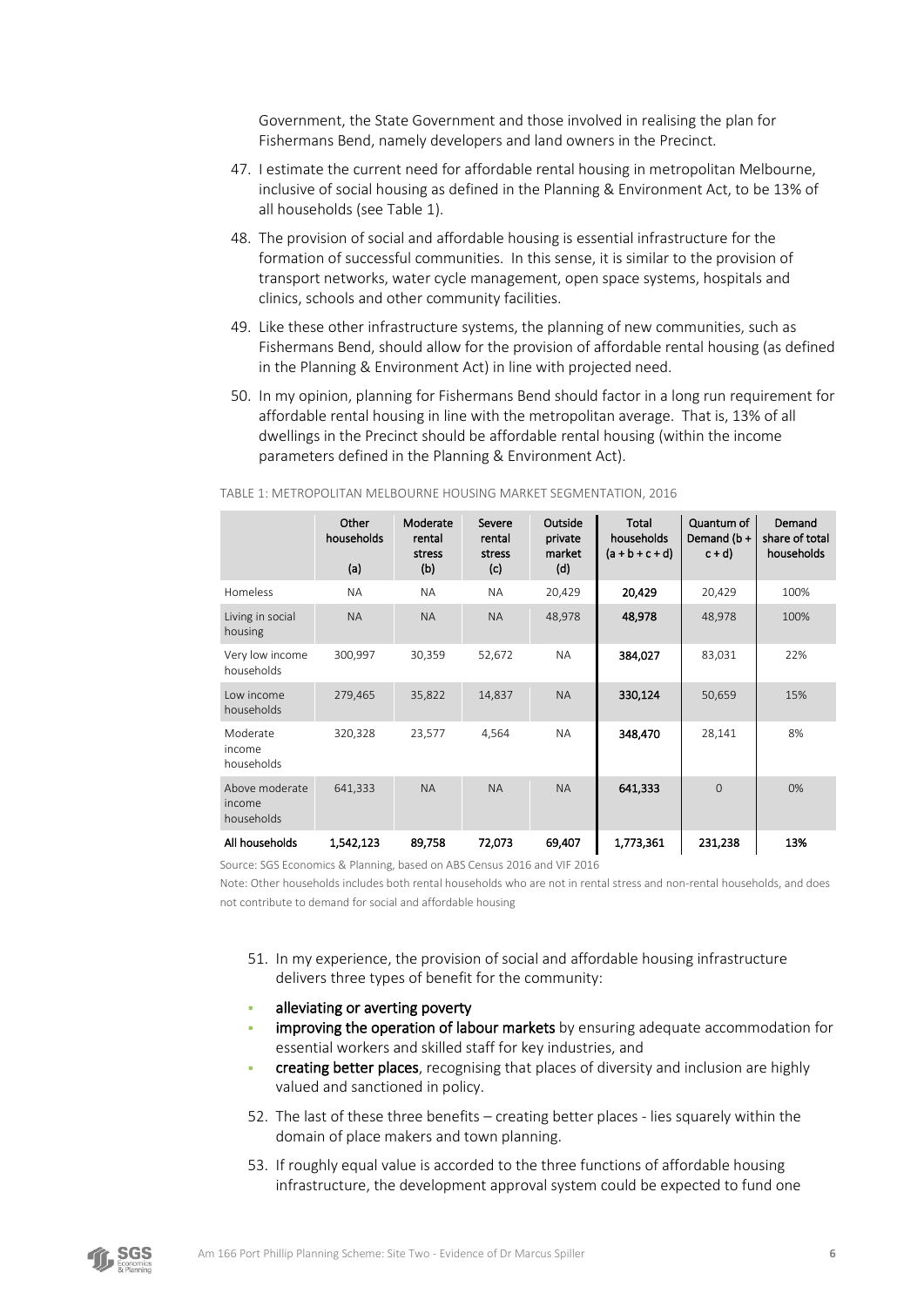third of the overall cost of providing this form of housing in the community (see [Figure 1\)](#page-9-0).

- 54. The assessed requirement for social and affordable housing infrastructure in Fishermans Bend is 13% of all dwellings. The planning system could therefore be reasonably expected to provide the equivalent of 4% of all new dwellings as permanent affordable rental housing within the parameters defined in the Planning & Environment Act 1987 (13% x 33% rounded down).
- 55. In my view, the obligation to help form a successful community at Fishermans Bend through the provision of adequate affordable housing infrastructure is not confined to the proponents of residential development. As with other forms of infrastructure, this obligation also applies to the proponents of non-residential development, in this case retail and commercial development.



<span id="page-9-0"></span>FIGURE 1 THREE FUNCTIONS OF AFFORDABLE HOUSING INFRASTRUCTURE

Source: SGS Economics & Planning Pty Ltd

- 56. Across the Melbourne metropolitan area as a whole, residential floorspace accounts for roughly 75% of all floorspace. For convenience, I have assumed that the same ratio will hold across the whole Fishermans Bend Precinct.
- 57. Based on the share of the need for affordable housing infrastructure which can reasonably be expected to be funded via the development assessment system, 4 affordable housing units should be generated for every 96 market dwellings.
- 58. If *all* market floorspace is to carry an obligation to fund 1/3rd of the affordable housing infrastructure required in Fishermans Bend, a general inclusionary requirement for affordable housing can be calculated as follows (assuming that residential land use accounts for 75% of all floorspace):

4/((96)/0.75)=3.12%

That is, the quantum of affordable housing to be provided by a proponent should be the equivalent of 3% (rounded down) of all market floorspace in the development.

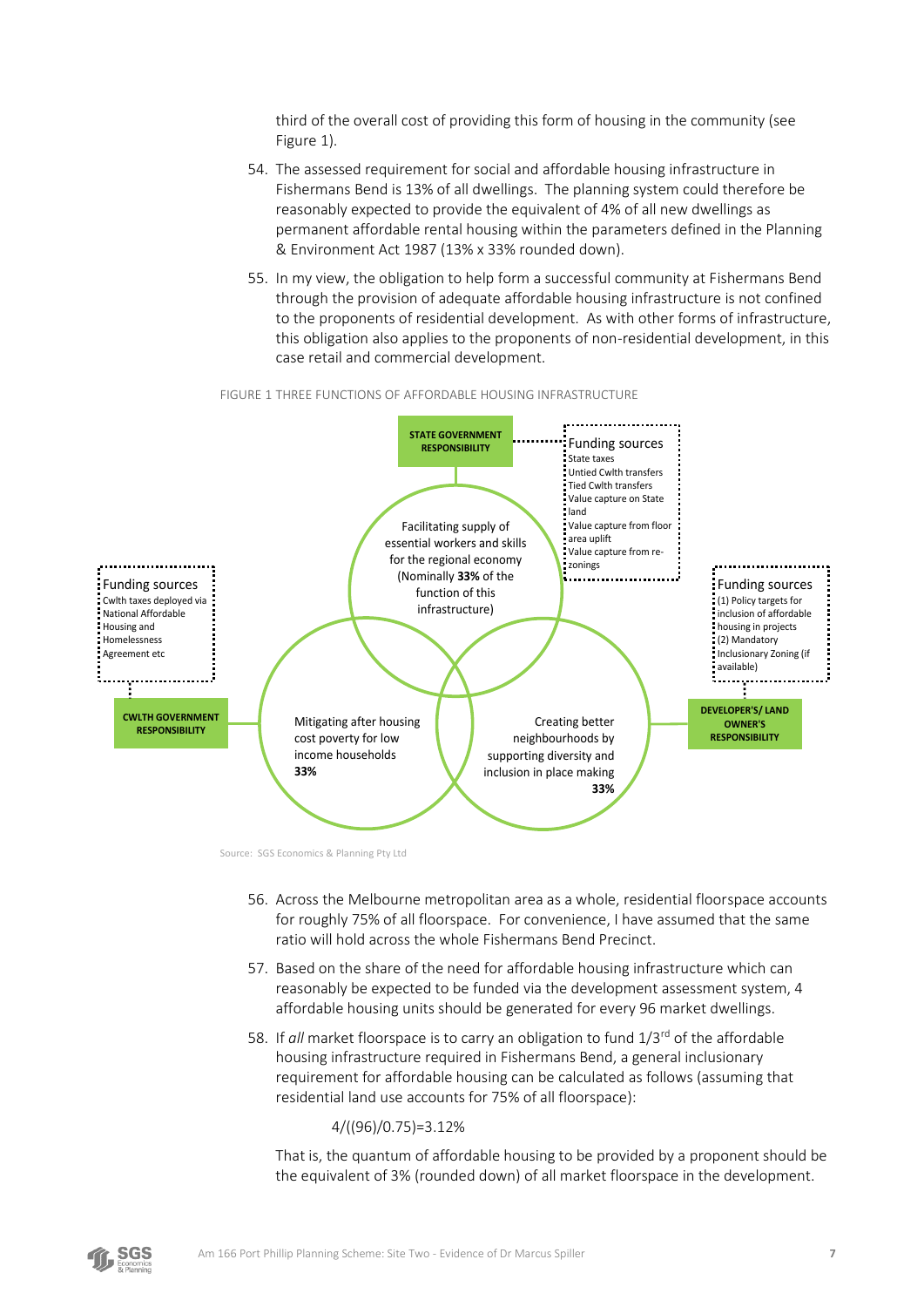- 59. On this basis, proponents would transfer 3 sqm of permanent social and affordable housing floorspace at zero consideration for every 100 sqm of saleable floorspace of any type. This is the equivalent of 2.9% of all floorspace in a given building<sup>1</sup>.
- 60. In my opinion, this should be the benchmark value for any 'solution' offered by the proponent to meet the 6% affordable housing target. That is, they should transfer dwellings at zero consideration in a number equivalent to 3 sqm for every 100 sqm of market floorspace or provide an alternative solution with the same or better financial result for the receiving agency in present value terms.
- 61. This logic is summarised in [Figure 2](#page-11-0) below.

<sup>&</sup>lt;sup>1</sup> This is calculated as follows, If  $A = 0.03M$  $A/(M+A) = 2.9%$ Where M = marketed floorspace, A = affordable housing floorspace

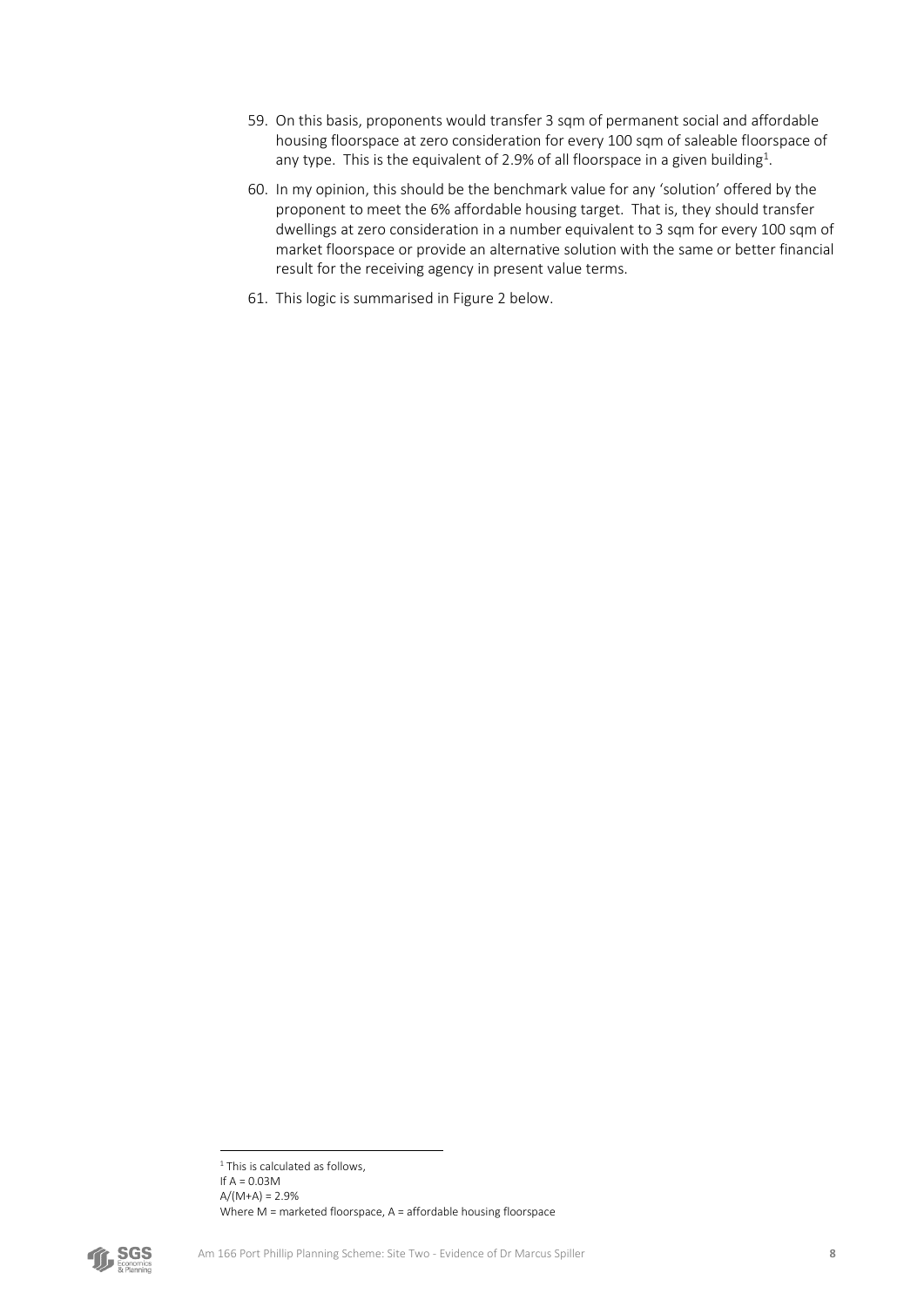<span id="page-11-0"></span>



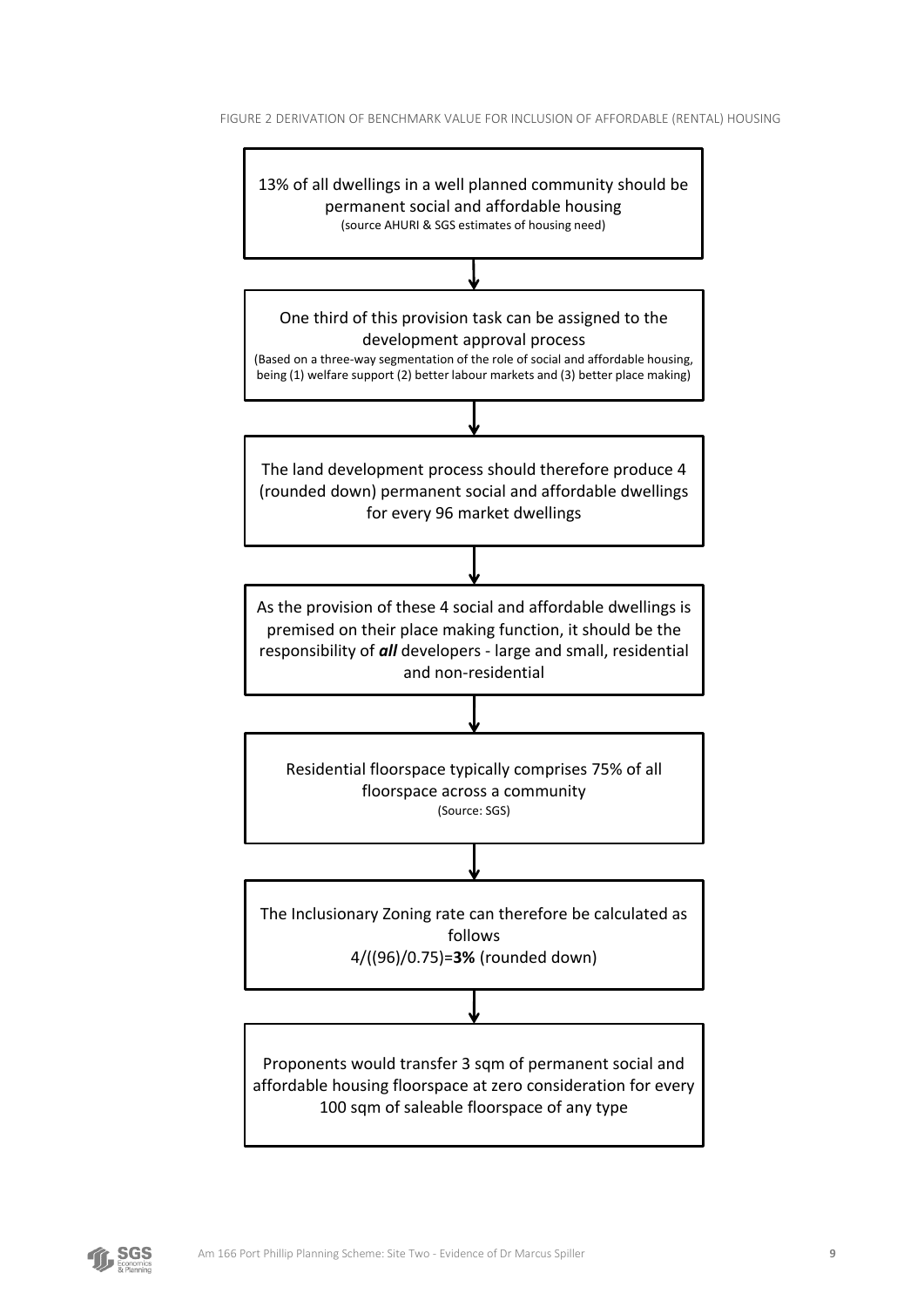- 62. Application of the approach set out above would require a broad interpretation of Clause 22.15-4.3 to refer to all development across the precinct rather than just residential development projects.
- 63. If a narrow interpretation were to be applied, the benchmark or deemed to comply provision to satisfy the 6% target would be transfer of dwellings at zero consideration with aggregate floorspace equivalent to 4% of the market *residential* floorspace in the development<sup>2</sup>.
- 64. This would be regrettable, in my view, as it implies that the obligation to contribute to affordable housing infrastructure in Fishermans Bend is to be confined to residential development when all development will benefit from the amenity and improved place quality afforded by this infrastructure.

## <span id="page-12-0"></span>2.6 Comparison of deemed to comply provisions

65. In the following table I compare the deemed to comply provisions across the proponent's ID, the Taskforce Guidelines and my recommended approach. The comparison is expressed in two ways  $- (1)$  the level of discount required for transfer of 6% of units and (2) the minimum percentage of units or floorspace that would need to be transferred at zero consideration.

|                                                                                        | Site 2 Proponent's             | <b>Taskforce</b>  |                                            | Recommended method                                    |
|----------------------------------------------------------------------------------------|--------------------------------|-------------------|--------------------------------------------|-------------------------------------------------------|
|                                                                                        | draft Incorporated<br>Document | <b>Guidelines</b> | If target applies<br>to all<br>development | If target applies<br>to residential<br>buildings only |
| Minimum market discount required on transfer<br>of 6% of dwellings at proportional mix | None proposed                  | 35%               | 48%                                        | 63%                                                   |
| Minimum % of floorspace (or equivalent units)<br>transferred at zero consideration     | None proposed                  | 2.1%              | 2.9%                                       | 3.8%                                                  |

<span id="page-12-1"></span>

|  | TABLE 2 DEEMED TO COMPLY PROVISIONS |
|--|-------------------------------------|



<sup>2</sup> If this provision rate of 4 per 100 were to be fulfilled on site, affordable housing would represent 3.8% of floorspace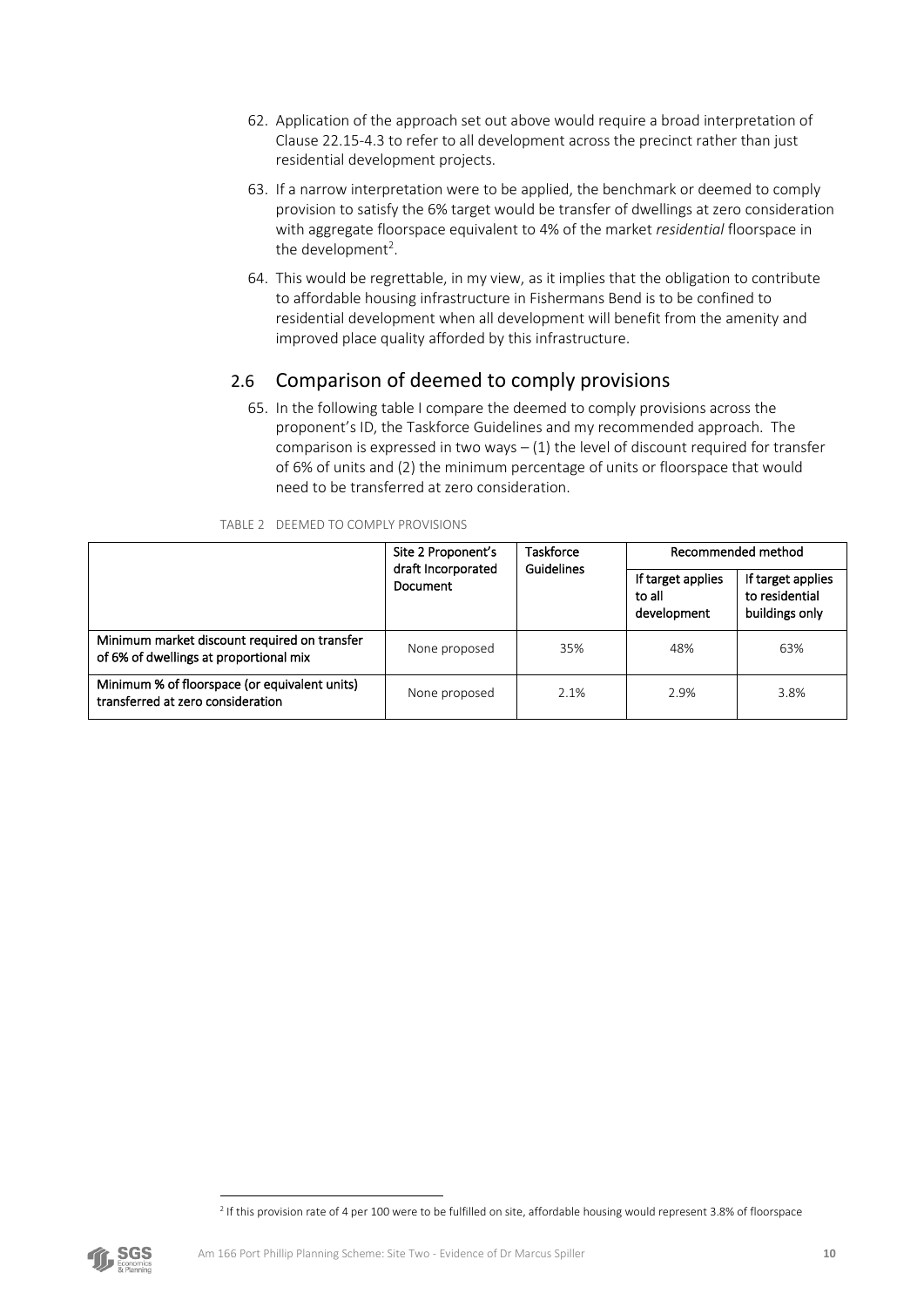# <span id="page-13-0"></span>3. RECOMMENDATIONS

### 66. I recommend that:

- 1. The ID for the proposed development at Site 2 should include a deemed to comply provision for the 6% affordable housing performance requirement.
- 2. This deemed to comply provision should be set at transfer at zero consideration of dwellings with an aggregate floor area equivalent to 3% of all marketed floorspace in the building.
- 3. If this provision is not acceptable to the Panel, then at the very least, the deemed to comply provision set out in the Guidelines should apply.
- 4. If stock is to be leased rather transferred, the minimum period of the lease should be set at 30 years and the affordable housing provider in question should have a continuing proportional interest in the land value at the end of the lease.
- 5. Proponents should have the option to meet the deemed to comply provision with a cash payment which is equivalent in present value terms.

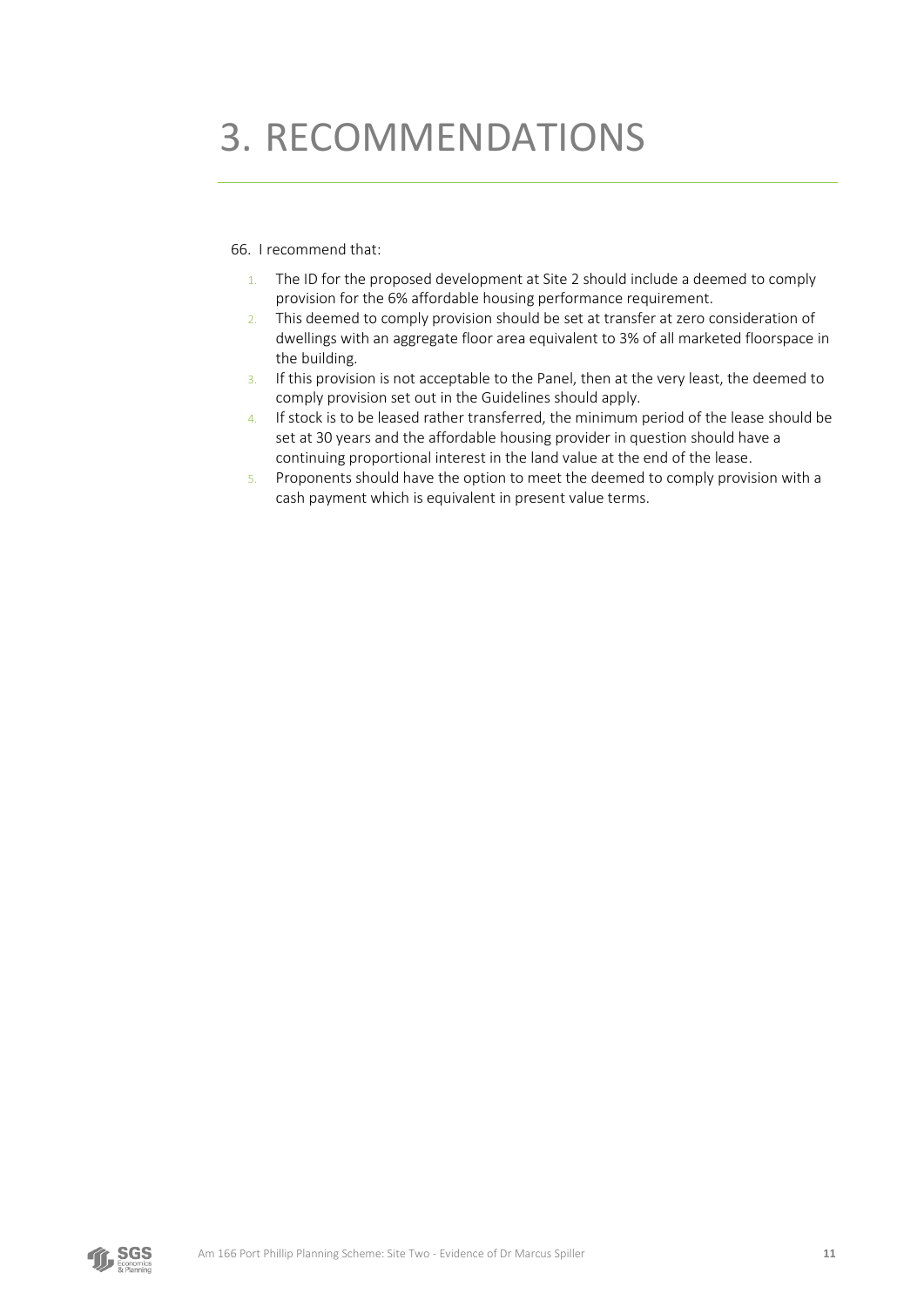# <span id="page-14-0"></span>APPENDIX A: PLANNING PANELS VICTORIA EXPERT WITNESS DECLARATION

a) The name and address of the expert Marcus Luigi Spiller SGS Economics & Planning Pty Ltd Level 14, 222 Exhibition Street Melbourne

b) The expert's qualifications and experience

PhD (Global Studies, Social Science and Planning), RMIT University, Melbourne, 2009

Master of Commerce (Economics), University of Melbourne, 1986

Bachelor of Town and Regional Planning, University of Melbourne, 1978

I am a Principal and Partner of SGS Economics & Planning Pty Ltd, a firm I helped to establish almost 3 decades ago. Formally qualified in commerce and urban planning, I've practiced as a consultant for much of my career, though I've also worked as an academic, local government town planner, Ministerial Adviser and senior bureaucrat in State and Commonwealth Government agencies. I am widely published in regional economic development, housing policy, infrastructure funding and metropolitan governance. This includes writing and coediting two books on urban management. I am an Associate Professor at the University of Melbourne as well as holding Adjunct Professorships at RMIT University and UNSW. I've been awarded the title of Life Fellow of the Planning Institute of Australia.

c) The expert's area of expertise to make the report

I am a leading adviser in urban infrastructure policy, including funding mechanisms. I have been involved in the formation of development contributions legislation, including to do with affordable housing, in most Australian jurisdictions. I argue for a clear separation of user charges, betterment levies, impact mitigation payments and inclusionary zoning provisions in planning legislation.

I have authored and co-edited an internationally published book on infrastructure funding and management. (Wellman, K., and Spiller, M. (2012) Urban Infrastructure: Finance and Management, Wiley).

I am a widely quoted expert on the role of the planning system in generating contributions towards affordable housing. My list of publications includes:

Spiller, M. and Anderson-Oliver, M. (2015) Revisiting the economics of inclusionary zoning, Paper presented to the Australian Housing Researchers Conference, Hobart, February 2015

I have consulted extensively on how affordable housing contributions can be efficiently and equitably effected via development approval processes. Clients have included IMAP, the NSW Government and most recently, Hobsons Bay, Maroondah and Maribyrnong Councils.

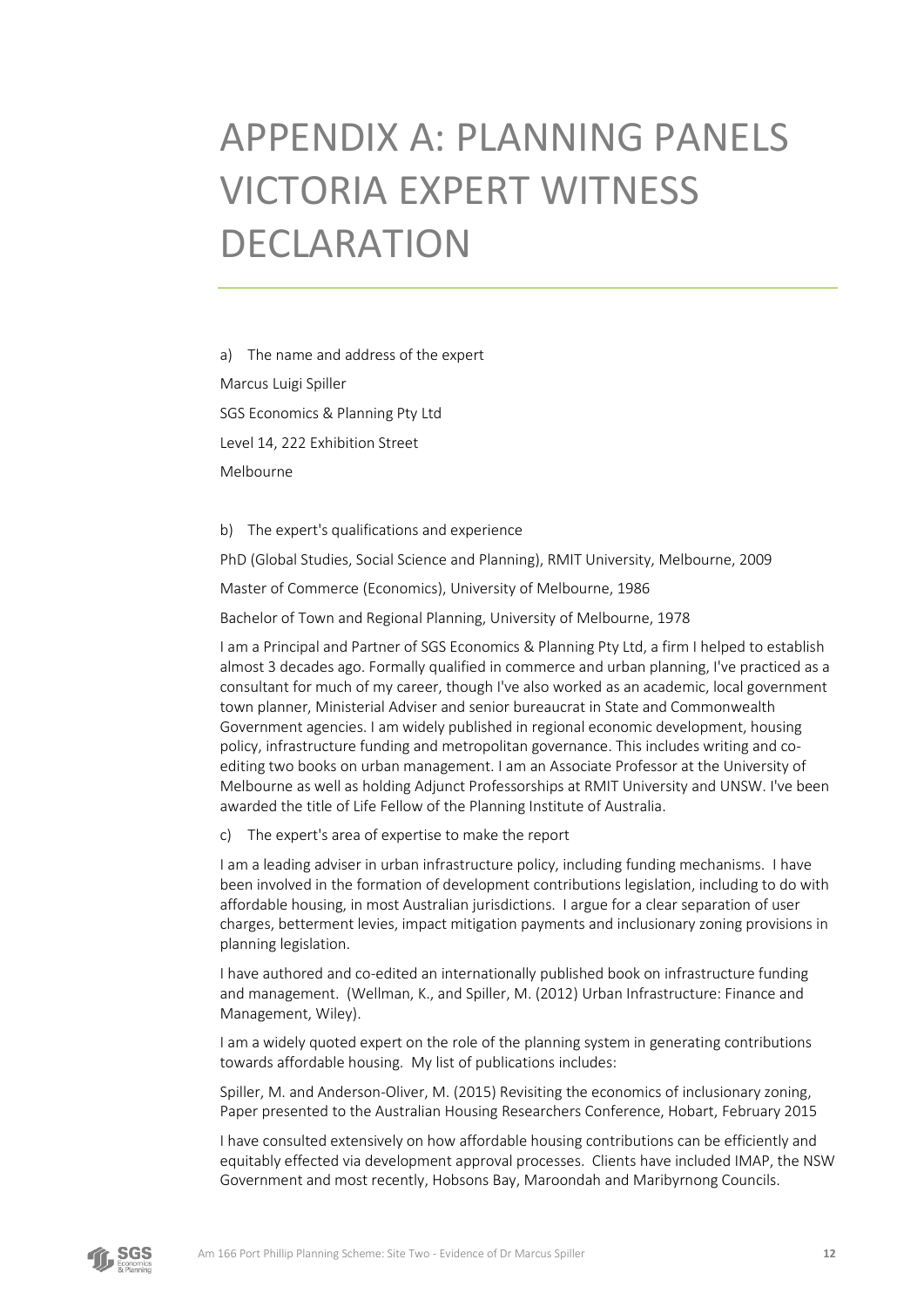d) Other significant contributors to the report and where necessary outlining their expertise None.

- e) Instructions that define the scope of the report
- My instructions in this matter were provided in writing by Maddocks (see Appendix B)
- f) The facts, matters and all assumptions upon which the report proceeds
- All these matters are detailed in my evidence statement.
- g) Reference to those documents and other materials the expert has been instructed to consider or take into account in preparing the report, and the literature or other material used in making the report
- All these matters are detailed in my evidence statement.
- h) Provisional opinions that have not been fully researched for any reason (identifying the reason why such opinions have not been or cannot be fully researched)

These matters are detailed in my evidence statement.

i) Questions falling outside the expert's expertise and also a statement indicating whether the report is incomplete or inaccurate in any respect

These matters are detailed in my evidence statement.

I have made all the inquiries that I believe are desirable and appropriate and no matters of significance which I regard as relevant have to my knowledge been withheld from the Panel.

Name Dr Marcus Spiller Date May 25, 2020

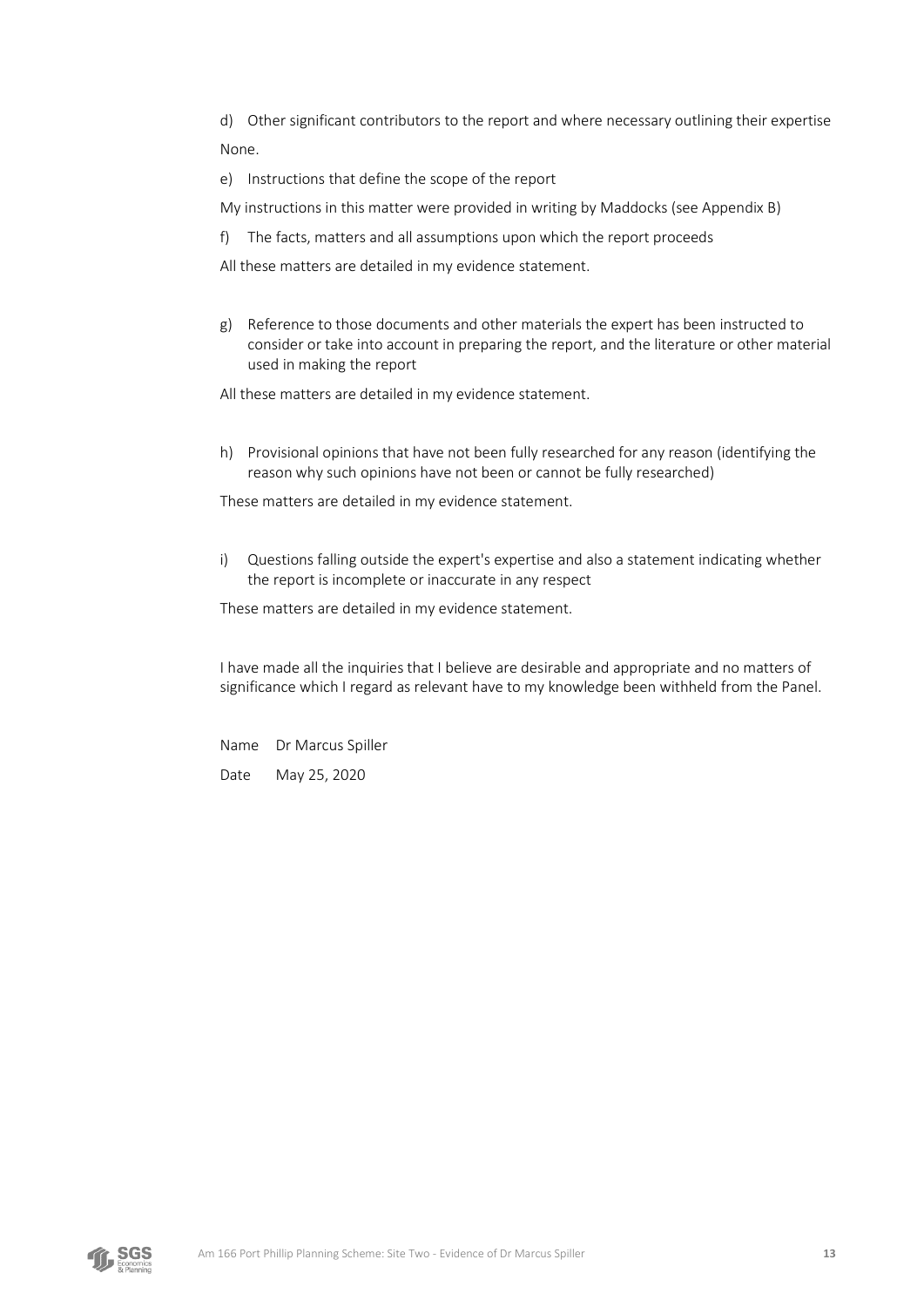## <span id="page-16-0"></span>**APPENDIX B - INSTRUCTIONS**

 $\mathbf{I}$ 

Maddocks

| ſ<br>f<br>ſ<br>ſ<br>T |                  | AMENDMENT C166-TO THE PORT PHILLIP PLANNING SCHEME (SITE 2) 1<br>PLANNING-PANELS-VICTORIA¶<br>PORT-PHILLIP-CITY-COUNCIL-                                                                                                                                                                                                                           |
|-----------------------|------------------|----------------------------------------------------------------------------------------------------------------------------------------------------------------------------------------------------------------------------------------------------------------------------------------------------------------------------------------------------|
| π                     |                  | ¶<br>MEMORANDUM-TO-EXPERT---MARCUS-SPILLERT                                                                                                                                                                                                                                                                                                        |
| ſ<br>₹                |                  |                                                                                                                                                                                                                                                                                                                                                    |
|                       |                  | <b>INTRODUCTIONS</b>                                                                                                                                                                                                                                                                                                                               |
| $1 \rightarrow$       |                  | We act for Port Phillip City Council (Council). 1                                                                                                                                                                                                                                                                                                  |
|                       | 2. $\rightarrow$ | This matter relates to Amendment C166 (Amendment) to the Port Phillip Planning<br>Scheme (Scheme). 1                                                                                                                                                                                                                                               |
| $3. \rightarrow$      |                  | The Amendment seeks to apply site specific controls to the land at 256-262 Normanby<br>Road. South Melbourne (Site 2). IT                                                                                                                                                                                                                          |
| 4.                    | $\rightarrow$    | The site specific control seeks to facilitate the demolition of existing buildings on the site.<br>building and works associated with the construction of multi-level mixed use developments.<br>use of the land for multiple dwellings and alteration of access to a road. If                                                                     |
| 5.                    | $\rightarrow$    | The Amendment was prepared and submitted to the Minister for Planning (Minister) by SJB<br>Planning Pty Ltd on behalf of the owners of the Subject Land (Ausan Property CBD Pty Ltd)<br>(Applicant) who seek the Minister's preparation and authorisation of the Amendments under<br>s 20(4) of the Planning and Environment Act 1987 (Vic) (Act). |
| 6.                    | $\rightarrow$    | The Minister has referred the Amendment to the Fishermans Bend Standing Advisory<br>Committee (SAC) for consideration and invited Council to provide a written response to the<br>Amendment. IT                                                                                                                                                    |
| 7.                    | $\rightarrow$    | On 1 May 2020. SAC directions version 2 was circulated, a copy is included in your brief at<br>Tab-1.                                                                                                                                                                                                                                              |
| 8.                    | $\rightarrow$    | The SAC has scheduled a virtual public hearing in respect of the Amendment to commence<br>on Monday 15 June 2020 at 10:00am. 1                                                                                                                                                                                                                     |
|                       |                  | YOUR-INSTRUCTIONS                                                                                                                                                                                                                                                                                                                                  |
| 9.                    | $\rightarrow$    | You are instructed to provide a witness statement and appear as an expert witness on<br>Council's behalf at the hearing. IT                                                                                                                                                                                                                        |
|                       |                  | 10. → Please ensure that your witness statement complies with the Panels Practice Note for Expert<br>Evidence (Tab-11). \[                                                                                                                                                                                                                         |
|                       |                  | 11. → Specifically can you please: []                                                                                                                                                                                                                                                                                                              |
|                       |                  | 11.1 → review the Incorporated Document (both the proponent and DELWP's versions) to<br>facilitate Amendment C166 and provide any recommended changes to the<br>conditions relating to affordable housing.                                                                                                                                         |

¶<br>|8016200: 26627001\_1∭

×

- Maddocks
- 11.2 -> review-Council's position on the Amendment and the planning framework relating<br>to affordable housing; and ¶
- $11.3 \rightarrow$  review the Applicant's economic evidence and provide your opinion as to the<br>impact of that evidence on an affordable housing condition in the incorporated<br>Documents.¶
- 12. → By Monday 1 June 2020, all parties must circulate evidence on which they seek to rely. 1
- 13 → We-request-that-you-provide-us-a-draft-of-your-evidence-by-27-May-2020 ·· ¶
- 14. → You will be called as an expert at the hearing on Tuesday 16 June from 10:00am. [1] **BACKGROUND-1** 
	-
- 15. → The background to the Amendment is complex given the planning history of the Fishermans<br>Bend Urban Renewal Area. A chronology of the history of the Fishermans Bend Urban<br>Renewal Area is included in your brief at Tab
- 16. → We note your prior involvement in the preparation of reports relating to Affordable Housing<br>for the SAC's consideration of Amendment GC81 in early 2018 as well as your involvement<br>in preparing expert evidence for re
- 17. → The Minister is the Responsible Authority for land use and development in the Fishermans<br>Bend Urban Renewal Area. ¶
- 18. → Site 2 is in the Montague Precinct of the Fishermans Bend Urban Renewal Precinct sited on-<br>the northern side of Normanby Road,¶
- → The Amendment seeks to facilitate the redevelopment of the site with a multi-storey mixed<br>- use building. This is achieved by amending Clause 71.04 of the Scheme to include an<br>- Incorporated Document containing conditio  $19.$

 $\rightarrow$ 

20. → Sites 2 is identified on the aerial image below. 1

(8016200: 26627001 1)

page-2f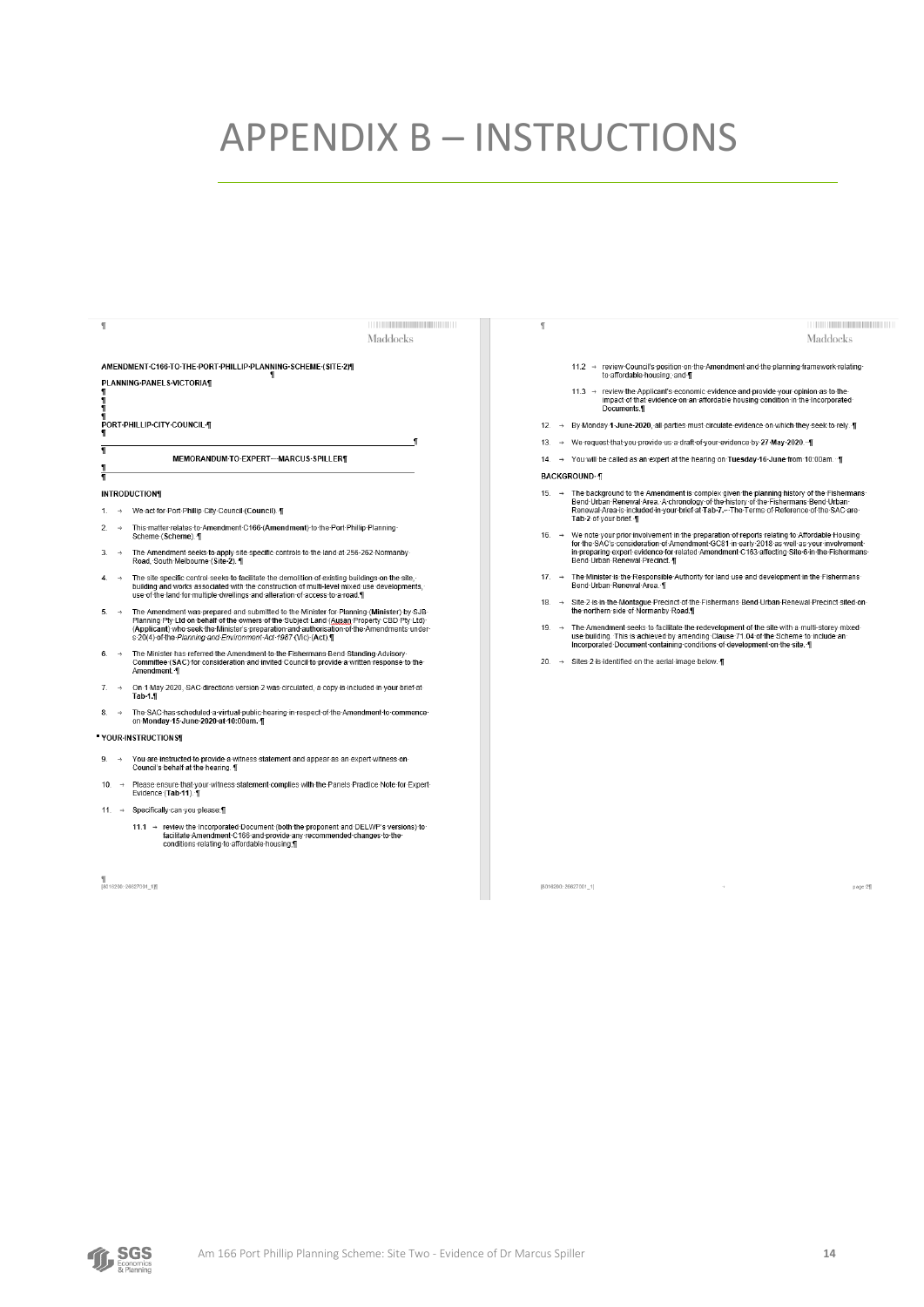Ÿ

Maddocks



- Amendment-C166-Site-21
- 21. → In-2015, Site-2 was the subject of planning permit application 4/2015/MIN/A.
- 22. → On-17 May 2016, Council's Statutory Planning Committee considered Sites 1, 2, 3, 5 and 6<br>and resolved to advise the Minister it did not support the applications because of concerns-<br>about a lack of variety in build
- 23. → The Minister did not make a decision on the applications. $\P$
- 24.  $\rightarrow$  On-12-November 2017, the owners of Sites-1,2 and 3-lodged an application for review in the Victorian Civil and Administrative Tribunal against the Minister's failure to determine the applications in the statutory
- 25. > Prior to the scheduled VCAT hearing, on 21 February 2018 the Minister called in the proceeding under s 58(4)(b) of the Victorian Civil and Administrative Tribunal Act 1998.
- 26. → Amendment C166 proposes to implement a site specific control to facilitate.¶
	- $26.1 \rightarrow$  demolition of the existing warehouse building on site fi-
	- 26.2 → development of a 20-storey mixed use building comprising.¶
		- 26.2.1 → 157 dwellings comprising a mix of 1, 2 and 3 bedrooms; and ¶

26.2.2 -> retail and commercial tenancies at ground floor and in the podium.

 $\Xi$ 

[8016200: 26627001\_1]

page 31

- Maddocks
- 27. -> On-15-April-2020, the Applicant submitted amended application material including amended<br>Architectural-Plans: an-updated-Development Summary and a list of changes to plans. 1
- 28. → A copy of the amended application for Site 2 is included in your brief at Tab-3.
- The proponent is due to file a new Incorporated Document based on the amended plans on<br>8 May 2020. . We will send this to you as soon as we receive it. ¶  $29. \rightarrow$

#### Planning-controls-

- 30. → Site 2 is within Schedule 1 to the Capital City Zone (CCZ1) and is subject to the following overlays:
	- 30.1 → Schedule 30 to the Design and Development Overlay (DDO30); 1
	- 30.2 → Environmental Audit Overlay (EAO),¶
	- 30.3 → Schedule 1 to the Infrastructure Contributions Overlay (ICO1); and 1
	- 30.4 → Precinct 1 of the Parking Overlay (PO). 1
- $31. \rightarrow$  A copy of all relevant planning scheme provisions are included in your brief at Tab 6.
- 32.  $\rightarrow$  You attention is drawn in particular to the provisions of Clause 22.15-(Fishermans Bend-<br>Urban-Renewal-Area Policy) at Clause 22.15-4.3 (Affordable housing) with which you will be<br>familiar. 1

#### COUNCIL'S-POSITION-

- 33. 
ightharpoont detect the Amendment at its meeting of 25 September 2019 and resolved that it does not support the Amendment in its current form.
- 34. → When-Council-considered-the-Amendment,-it-did-not-provide-any-affordable-housing-arguing-<br>that-it-made-the-proposal-unviable-economically.¶
- 35. → On-8-October-2019-Council-wrote-to-the-Minister-outlining-its-position. -
- 36. → Of relevance to your instructions, Council resolved that ¶

2.39.Sites 01, 02 and 03 do not propose to provide any affordable housing,<br>arguing it may make the applications unviable. Site 06 proposes three affordable<br>housing options, 6% of dwellings rented to moderate income househo

2.40..... Sites 01, 02 and 03 should provide affordable housing, at least to the<br>same degree as Site 06, and .... all the sites should preferably provide 6% by<br>transfer to a Housing Association etc.¶

- 37. → A full-copy of Council's Officer's Report, resolution and letter to the Minister is included in-<br>your brief at Tabs 4 and 5. ¶
- 38. → We will update you with Council's position on the updated Incorporated Document provision-<br>when it becomes available. ¶

#### Incorporated Document 1

39. → The Incorporated Document acts as a control regulating the development of the Subject<br>Land by containing conditions that would otherwise appear on the planning permit. [

 $\frac{1}{\sqrt{2}}$ 

[8016200: 26627001\_1]

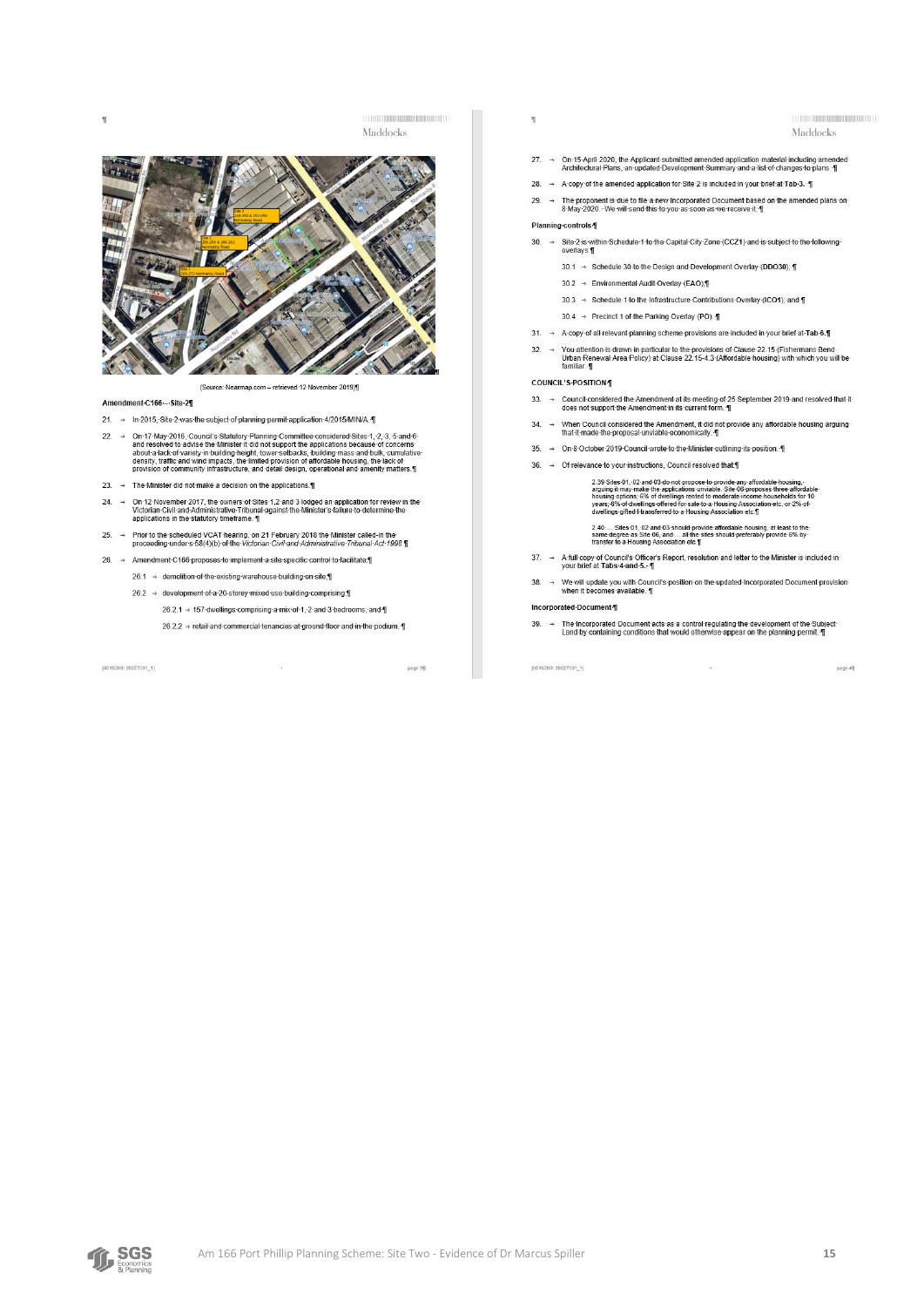$\eta$ 

Maddocks

- → The Incorporated Document covers a number of issues. The Incorporated Document<br>proposed by the Proponent is at Tab 12.…The Proponents affordable housing condition<br>commences at 4.51 of the Incorporated Document. ¶  $\overline{40}$
- The Proponent has confirmed that they will be calling expert economic evidence, which we<br>assume will be relevant to affordable housing. ¶ 41.  $\rightarrow$
- Council is proposes that a similar affordable housing condition, as included in the<br>Incorporated:Document for Site 6, should be inserted into the Site 2 Incorporated:Document<br>The Council: preferred affordable housing condi  $42$ ×
- $(x)$  $\Delta$ Before-the-development-starts,-excluding-demolition,-bulk-excavation,-piling,-site-preparation-works,-<br>and-remediation-works, the-owner-must-enter-into-an-agreement-with-the-Responsible-Authority-andthe City of Port-Phillip under section 173 of the Planning and Environment Act 1987, to the satisfaction<br>of the Responsible Authority for the delivery of affordable housing (as defined in the Planning and -<br>of the Responsi Environment Act 1987). 1
- 

÷.

- > The Agreement must 1
	- a) → Provide-for-the-delivery-of-6-percent-of-the-total-number-of-dwellings -for-affordable-housingas defined by Section 3AA of the Planning and Environment Act 1987, before the development-is-occupied. 1
	- b) → Provide-for-the-affordable-housing-delivered-in-compliance-with-4.53(a)-to-meet-a-benchmarkvalue which shall be no less than the equivalent of transferring ##% of the Gross-Lettable Area-of-the-building-to-a-registered-housing-agency-or-housing-provider-or-trust-at-zeroconsideration. 1
	- Unless-otherwise-agreed-by-the-Responsible-Authority, utilise-one-or-more-of-the-following $c)$ mechanisms for the delivery of the affordable housing.
		- $i$ )  $\rightarrow$  Transfer-of-the-dwellings-to-a-registered-housing-agency-or-other-housing
			- provider or trust approved by the Responsible Authority, or ¶
			- ii)  $\rightarrow$  Leasing-of-the-dwellings-as-affordable-housing-under-the-management-<br>registered-housing-agency-or-housing-provider-or-trust-approved-by-thement.of.a Responsible Authority for the economic life of the building, with registered<br>housing agency retaining a ##% interest in the value of the land. T
- $d$ )  $\rightarrow$  Require the affordable housing to be delivered. T
	- $\rightarrow$  Within the development, and  $\P$  $\mathbf{0}$  $ii$ )  $\rightarrow$  In the form of one, two and three bedroom dwellings in accordance with the
	- composition of the development, with one or more bicycle parking space allocated-per-dwelling.¶
	- Have-internal-layouts-identical-to-other-comparable-dwellings-in-the-building.  $iv$   $\rightarrow$  Be externally indistinguishable from other dwellings. T
	-
	- Provide-that-in-lieu-of-delivering-all-or-part-of-the-affordable-housing-in-accordance-with  $e) \rightarrow$ Clause 4.53(a), (b) and (c), the Responsible Authority may agree to payment of an amount

 $\rightarrow$ 

[8016200: 26627001\_1]

page 6

 $\overline{\mathbb{1}}$ 

Maddocks

page 6f

of money to a registered housing agency (or other housing provider or trust) if the

Responsible Authority is satisfied that 1

- → The owner has made best endeavours to secure a registered housing agency recipient (or other housing provider or trust) for the affordable housing and has not been successful; and \[
- $\ddot{m}$  The payment amount is equivalent to the benchmark value at 4.53(b) less the value-of-any-affordable-housing-provided-within-the-development.
- $(x) \rightarrow$ Provide-that-where-the-affordable-housing-is-to-be-delivered-using-only-the-mechanism-in-Clause 4.53(c)(i)-the-Responsible-Authority-may-accept-a-lesser-percentage-of-affordable-housing-insatisfaction of Clause 4.53(a) provided it meets the benchmark value at 4.53(b).
- (x) > For the purpose of these provisions, 'value' means the monetary value of a dwelling offered for sale at a sufficient discount (including a discount to zero) from market value as determined by an independent<br>valuer (appointed by the President of the Australia Property Institute -- Victorian Division) to meet the needs of households with income ranges specified within any Ministerial Order made under 3AB of the<br>Planning and Environment Act 1987 in force at the time of entry into the agreement. "The cost of the independent valuer is to be met by the owner. [
- 43. → We will receive DELWP's track changed version of the proponents Incorporated Document<br>with any proposed changes on 18 May. We will provide a copy as soon as possible for your<br>review. ¶
- We note that the Fisherman's Bend-Taskforce has recently released a Version 3 Affordable<br>Housing Guideline, which is Tab-13 to your brief. ¶  $44 \rightarrow$

#### Fee-proposal¶

- We kindly request you provide us with an electronic copy of your fee proposal for Council's 45.  $\rightarrow$
- > Please also provide a schedule of fees and rates in the event that you are required to<br>perform additional tasks in the future relating to this matter, including for the preparation of<br>an expert evidence report and time t  $46$
- 47. → If your fee proposal is approved, all accounts for this matter should be referred directly to<br>Maddocks (marked to the attention of Kierra Parker).¶

" Maintaining-client-legal-privilege-and-confidentiality

48. → The advice you are being asked to provide may be relied upon for any future hearing or<br>litigation and for the purposes of providing legal advice to our client. You must as far as:<br>legally <u>possible</u> treat all commun

 $\rightarrow$ 

[8016200: 26627001\_1]

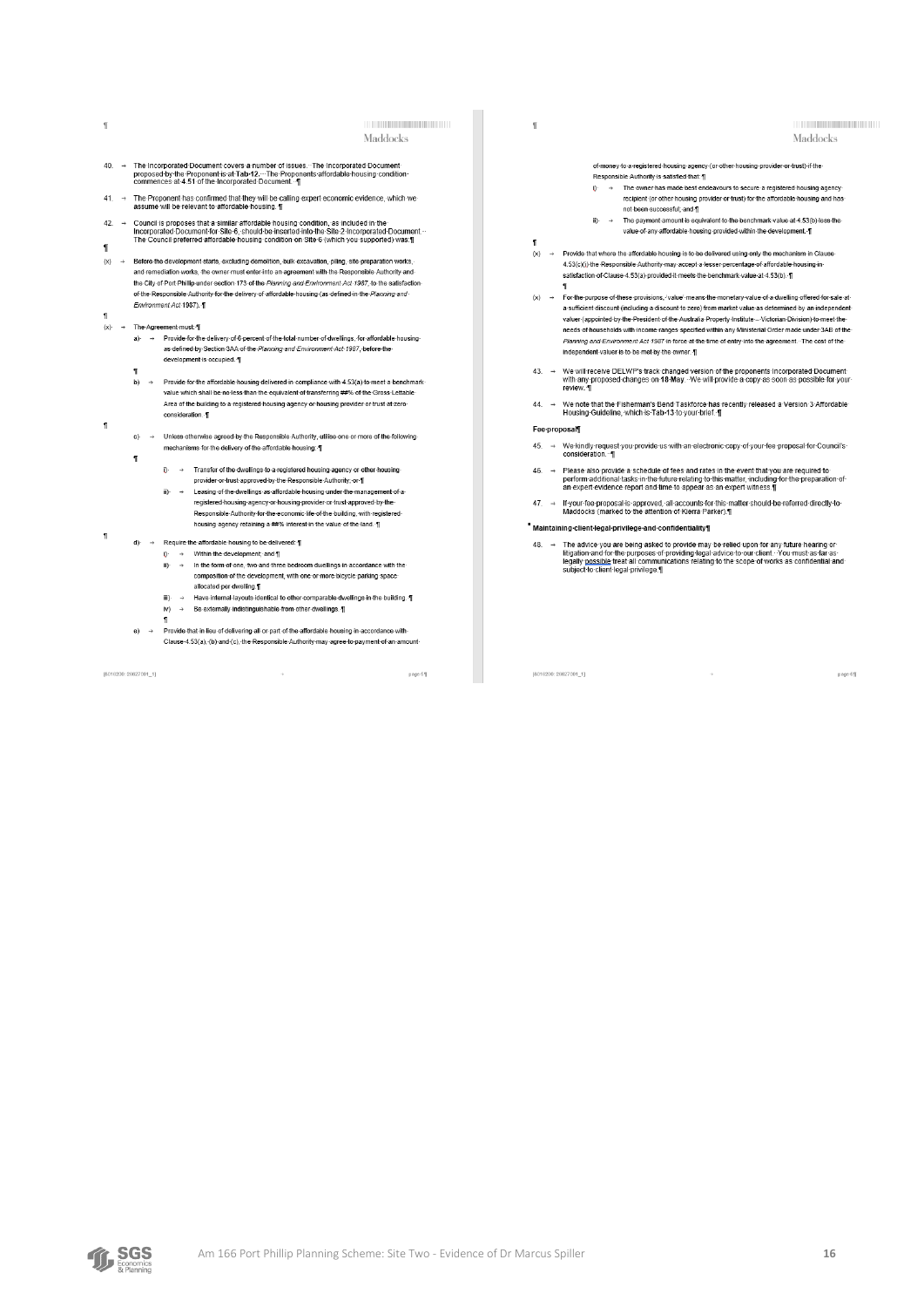$\mathbf{r}$ 

Maddocks

 $\mathbf{f}$ 

Maddocks

### <sup>-</sup> Other-matters¶

## $49. \rightarrow$  Please find enclosed an indexed brief of documents. Kindly let us know if you require any further information or documentation.  $\P$

50. → Please contact Kierra Parker on 9258 3796 or kierra parker@maddocks.com.au if you have any queries. 1  $\mathbf{q}$ 

 $\sim$ 

#### "<br>Dated: → 13·May·2020¶

#### $\mathbf{I}$ "<br>Maddocks¶



| Index¶                  |                                                                                                                                                                                                                                                                                                                                                                                                                                                                                                                                                                                                                                                                                                                                                                                                                                                                                                                       |                                   |  |
|-------------------------|-----------------------------------------------------------------------------------------------------------------------------------------------------------------------------------------------------------------------------------------------------------------------------------------------------------------------------------------------------------------------------------------------------------------------------------------------------------------------------------------------------------------------------------------------------------------------------------------------------------------------------------------------------------------------------------------------------------------------------------------------------------------------------------------------------------------------------------------------------------------------------------------------------------------------|-----------------------------------|--|
| TAB-<br><b>NO¤</b>      | <b>DESCRIPTION OF DOCUMENT¤</b>                                                                                                                                                                                                                                                                                                                                                                                                                                                                                                                                                                                                                                                                                                                                                                                                                                                                                       | <b>DATE</b> <sup>#</sup>          |  |
|                         | STANDING ADVISORY COMMITTEE DOCUMENTATION #                                                                                                                                                                                                                                                                                                                                                                                                                                                                                                                                                                                                                                                                                                                                                                                                                                                                           |                                   |  |
| $1. \rightarrow \infty$ | Directions-and-Timetable-(version-2)a                                                                                                                                                                                                                                                                                                                                                                                                                                                                                                                                                                                                                                                                                                                                                                                                                                                                                 | 1 May 2020a                       |  |
| $2 \rightarrow \alpha$  | Terms of References                                                                                                                                                                                                                                                                                                                                                                                                                                                                                                                                                                                                                                                                                                                                                                                                                                                                                                   | -24-October-<br>2019 <sub>¤</sub> |  |
|                         | C166 AMENDMENT DOCUMENTATION (SITE 2)¤                                                                                                                                                                                                                                                                                                                                                                                                                                                                                                                                                                                                                                                                                                                                                                                                                                                                                |                                   |  |
| $3. \rightarrow \infty$ | Amended Application material including statement of changes <sup>12</sup>                                                                                                                                                                                                                                                                                                                                                                                                                                                                                                                                                                                                                                                                                                                                                                                                                                             | 15 April 2020a                    |  |
|                         | <b>COUNCIL-REPORTS#</b>                                                                                                                                                                                                                                                                                                                                                                                                                                                                                                                                                                                                                                                                                                                                                                                                                                                                                               |                                   |  |
| $4 \rightarrow \infty$  | Council Officer's Report and meeting minutes a                                                                                                                                                                                                                                                                                                                                                                                                                                                                                                                                                                                                                                                                                                                                                                                                                                                                        | 25-September-<br>2019a            |  |
| $5. \rightarrow \infty$ | Council's letter to the Minister outlining position on C164, C165 and<br>C166 <sup>o</sup>                                                                                                                                                                                                                                                                                                                                                                                                                                                                                                                                                                                                                                                                                                                                                                                                                            | 8 October<br>2019a                |  |
|                         | <b>RELEVANT-POLICIES¤</b>                                                                                                                                                                                                                                                                                                                                                                                                                                                                                                                                                                                                                                                                                                                                                                                                                                                                                             |                                   |  |
| $6 \rightarrow \infty$  | Planning-Policy-Framework-<br>■ → Clause 11 - Settlement¶<br>■ → Clause 13 - Environmental risks and amenity 1<br>■ → Clause 15 - Built Environment and Heritage ¶<br>■ → Clause 16 - Housing¶<br>■ → Clause 18 - Transport<br>■ → Clause 19 - Infrastructure¶<br>Local Planning Policy Framework 1<br>■ → Clause 21.01 - Vision and approach¶<br>■ → Clause 21.04 - Land Use¶<br>■ → Clause 21.05 - Built Form¶<br>■ → Clause-21.06 - Neighbourhoods¶<br>■ → Clause 22.12 - Stormwater Management (Water Sensitive<br>Urban-Design)¶<br>■ → Clause 22.15 - Fishermans Bend Urban Renewal Area<br>Policy<br>Zone-and-Overlavs¶<br>■ → Clause 37.04 - Capital City Zone - Schedule 1 (CCZ1)<br>■ → Clause 43.02 - Design and Development Overlay -<br>Schedule 30 (DDO30)<br>■ → Clause-43.03 -- Infrastructure-Contributions-Overlay --<br>Schedule 1 (ICO1)<br>■ → Clause 45.03 - Environmental Audit Overlay (EAO)¶ | $\mathbf{r}$                      |  |
|                         | Particular-Provisions¶<br>■ → Clause 52.06 - Car Parking 1<br>■ → Clause 58 - Apartment Developments¶                                                                                                                                                                                                                                                                                                                                                                                                                                                                                                                                                                                                                                                                                                                                                                                                                 |                                   |  |

 $\sim$ 

#### $[8016200:26627001\_1]$

page 7¶

 $[8016200;\overline{26627001}\_1]$ 

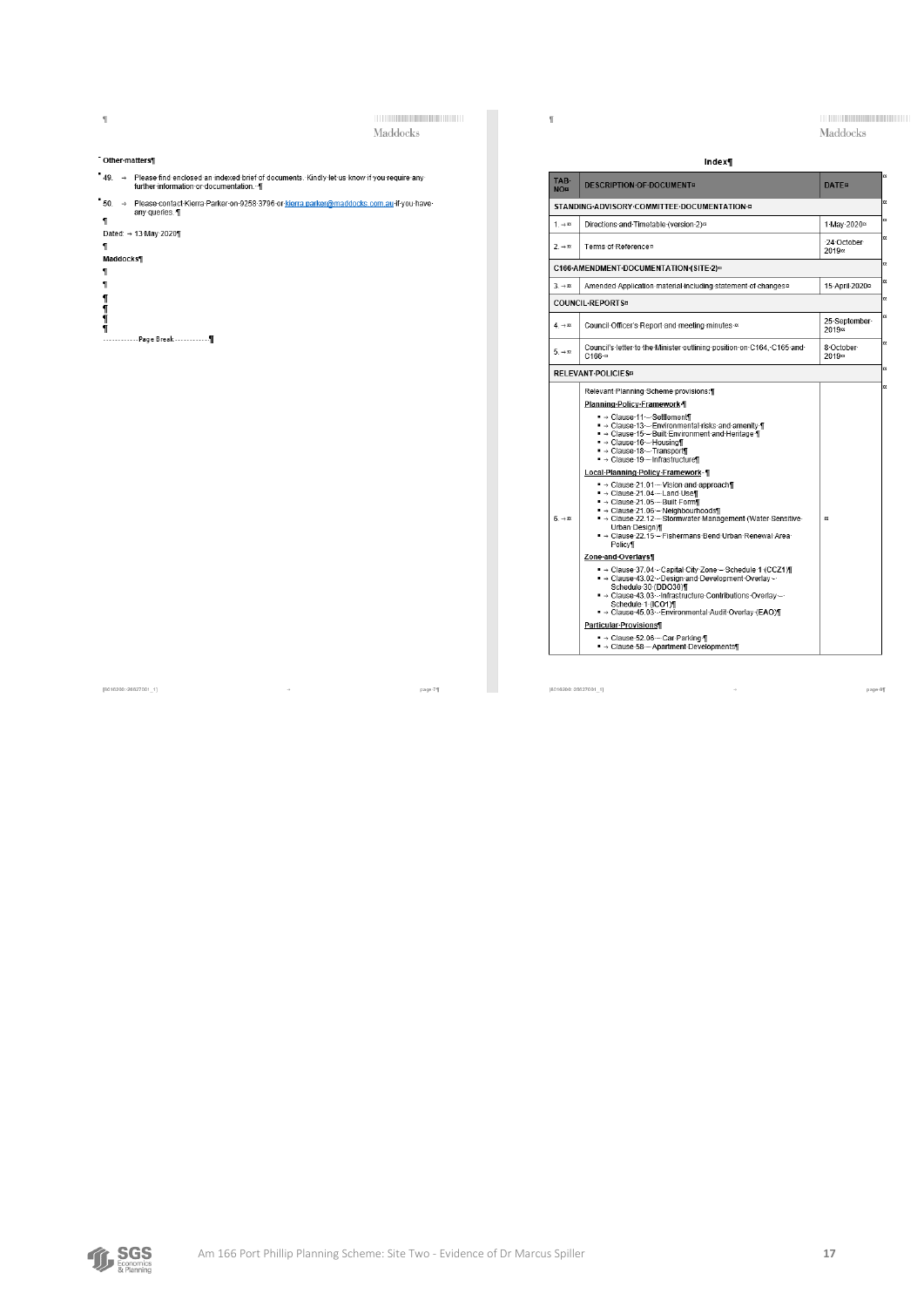page 9¶

Maddocks

| TAB-<br>NO¤             | DESCRIPTION OF DOCUMENT¤                                                                     | <b>DATF#</b>                     |
|-------------------------|----------------------------------------------------------------------------------------------|----------------------------------|
|                         | General-Provisions¶                                                                          |                                  |
|                         | ■ → Clause 65 Decision Guidelines II                                                         |                                  |
|                         | Operational-Provisions-                                                                      |                                  |
|                         | ■ → Clause 71.02 Operation of the Planning Policy Framework =                                |                                  |
|                         | OTHER RELEVANT DOCUMENTS¤                                                                    |                                  |
| $7 \rightarrow \infty$  | Chronology for Fishermans Bend Urban Renewal Area <sup>a</sup>                               | $\mathbf{r}$                     |
| $8 \rightarrow \infty$  | Fishermans-Bend-Taskforce-referral-response-for-C164,-<br>C165-and-C166¤                     | 14-August-<br>2019 <sub>0</sub>  |
| $9. \rightarrow \infty$ | Melbourne Water referral response¤                                                           | 18-October-<br>2019 <sub>π</sub> |
| 10.40                   | Council's internal referrals on the Amendment - original and<br>updated on ammended plans. a | $\alpha$                         |
| $11 + x$                | Panels-Guide-to-Expert-Evidence¤                                                             | $\mathbf{r}$                     |
| $12 \div a$             | Proponent's Incorporated Document <sup>o</sup>                                               | 8 May 2020 <sup>a</sup>          |
|                         |                                                                                              | 13-May-2020 <sup>xx</sup>        |

 $\sim$ 

[8016200: 26627001\_1]

 $\overline{\mathbb{L}}$